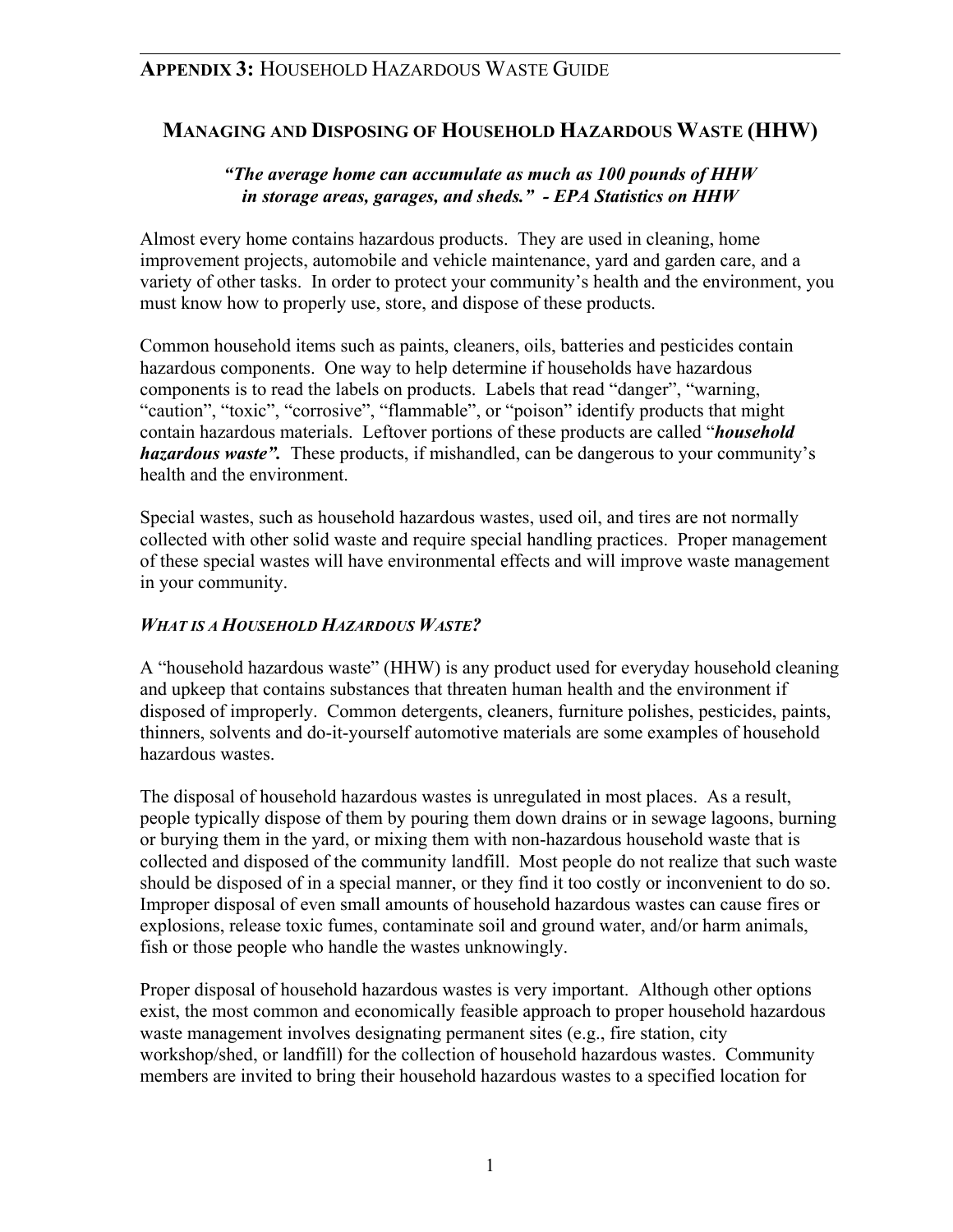recycling, treatment, or disposal by people trained to handle hazardous wastes. This service is usually made available to community residents at little or no charge.

Permanent collection sites increase the convenience of and participation in a household hazardous waste collection. It also reduces the risks of contamination from wastes that are being stored until there is a community collection day.

By definition, household hazardous wastes are exempt from all federal hazardous waste regulations of the Resource Recovery and Conservation Act (RCRA) and most state regulations related to hazardous waste. Even though these wastes are exempt from the hazardous waste laws, it is suggested that communities with household waste collection programs manage and handle all household hazardous waste as if it were a regulated hazardous waste to ensure a higher level of human health and environmental protection.

### **GENERAL CATEGORIES OF HAZARDOUS HOUSEHOLD PRODUCTS**

Thousands of consumer products are hazardous, but to make it easier to remember which ones are hazardous, they can be broken into the following general categories.

- Ã **Automotive products** Examples: gasoline, motor oil, antifreeze, windshield wiper fluid, carburetor cleaner, engine starting fluid, lead-acid batteries, brake fluid, transmission fluid, diesel fuel.
- Ã **Home improvement products Examples: paint (oil based and latex), varnish, wood stain, paint thinner**, paint stripper, caulk, glues and adhesives, wood preservative.
- Ã **Health and beauty products** Examples: hair remover, hair permanent lotions and dyes, nail polish, nail polish remover, prescription medicines, insulin needles.
- Ã **Pesticides** Examples: insecticide and insect repellent; weed killer, rat and mouse poison, flea killer, mothballs, and disinfectant.
- Ã **Household cleaners** Examples: furniture polish and wax, drain cleaner, oven cleaner, tub and tile cleaner, toilet bowl cleaner, Pine sol, spot remover, bleach, ammonia, household disinfectant.
- Ã **Miscellaneous products** Examples: household batteries, cosmetics, shoe polish, lighter fluid, charcoal starter fluid, aerosol cans, ammunition, fabric dye, fireworks, mercury thermometer, craft glues and cement.

### *WHAT ARE THE DANGERS OF HOUSEHOLD HAZARDOUS PRODUCTS AND WASTES?*

Look in any storage cabinet in any home and what do you see? If you see medicines, cleaners, automotive products, mosquito repellent, or any number of products, then you are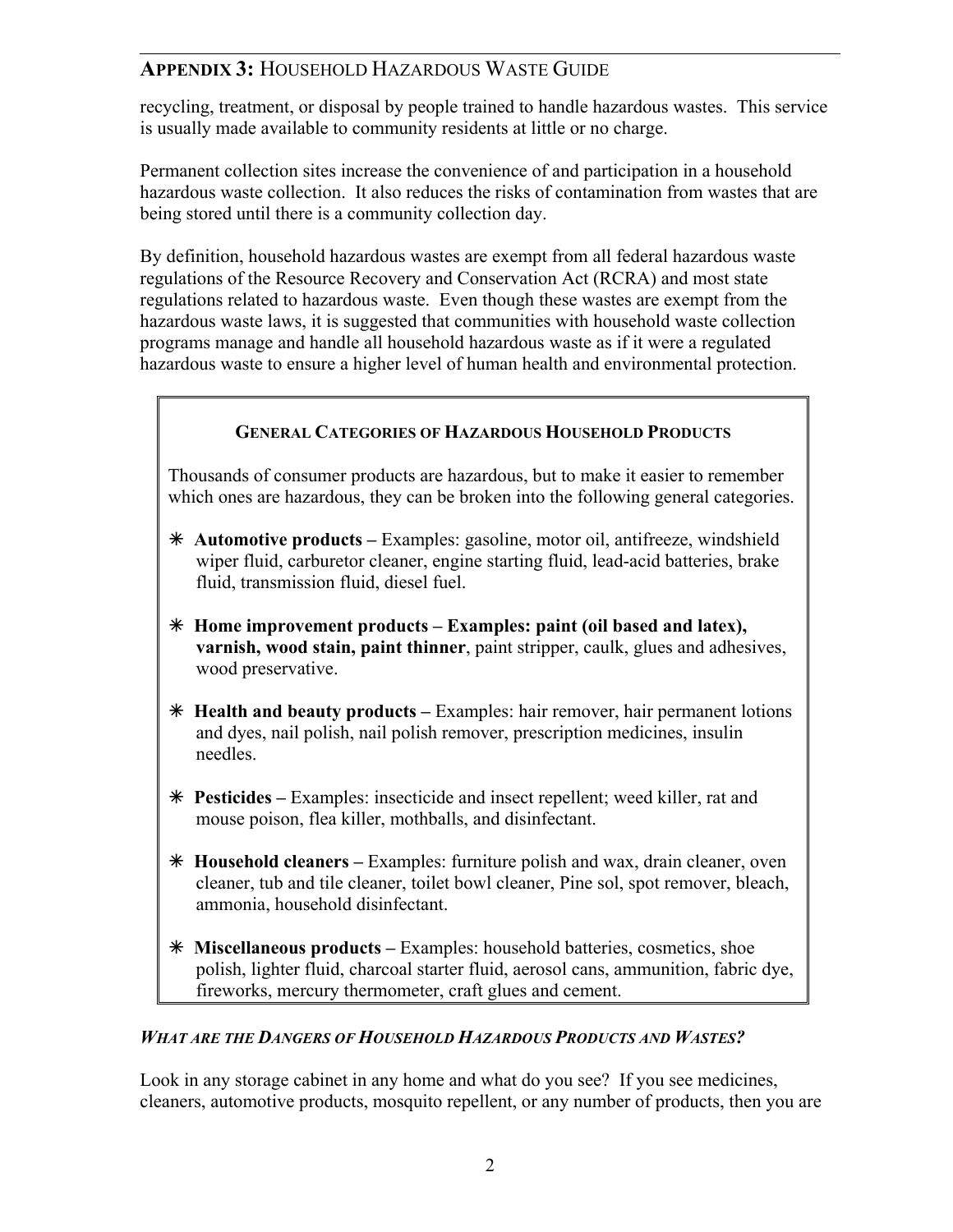looking at some of the most common household hazardous wastes. These products are all hazardous because they contain chemicals that are *corrosive, explosive/reactive, flammable, or toxic.*

Though usually safe when used according to label directions, these products can become dangerous when people are unaware, or forget, they are handling hazardous products. Each year, many children and even adults are injured these common household products. Accidental poison is one of the most common forms of injury. It typically happens when a product is left within the reach of small children. It can also occur when food, drink, or cigarettes are used while handling hazardous products. Many products have fumes or vapors that can irritate lungs. Hazardous products can cause severe burns, illness, blindness and even death.

When hazardous household products are no longer usable or wanted, they become household hazardous wastes. Household hazardous wastes make up only a small percentage of household waste, but they are a very serious problem.

When disposed of improperly, they post a threat to sanitation workers, landfill operators, animals, and the environment. Household hazardous discarded in the trash may ignite or explode in the landfill. Trash haulers have been injured from fumes and splashing chemicals. In the landfill, these wastes can leach into surface water and groundwater – the sources of most communities' drinking water.

Disposal of household hazardous wastes down the drain or in the sewage lagoon can also pollute drinking water. If it should leak through a pipe or leach into the ground, again it can contaminate water wells and other drinking water sources.

In septic systems and sewage lagoons, hazardous wastes can kill the organisms that make the systems work. This may cause untreated waste to drain into the ground and eventually seep into the groundwater. This sort of seepage can also result in contaminated drinking water sources and wells.

Sewage treatment systems and pipes have been damaged by household hazardous wastes, resulting in the release of raw sewage and chemicals into streams, rivers and other nearby water sources. Anything that is poured on the ground may spread or runoff the next time it rains or when the snow and ice melts in the spring.

### **WHAT MAKES A PRODUCT HAZARDOUS?**

Products are considered hazardous is they have one or more of the following properties:

- Ã **Flammable/combustible:** Can be easily set on fire.
- Ã **Explosive/reactive:** Can detonate or explode through exposure to heat, sudden shock, pressure or incompatible substances.
- Ã **Corrosive:** Chemical action can burn or destroy living tissues (skin) or other materials when brought in contact.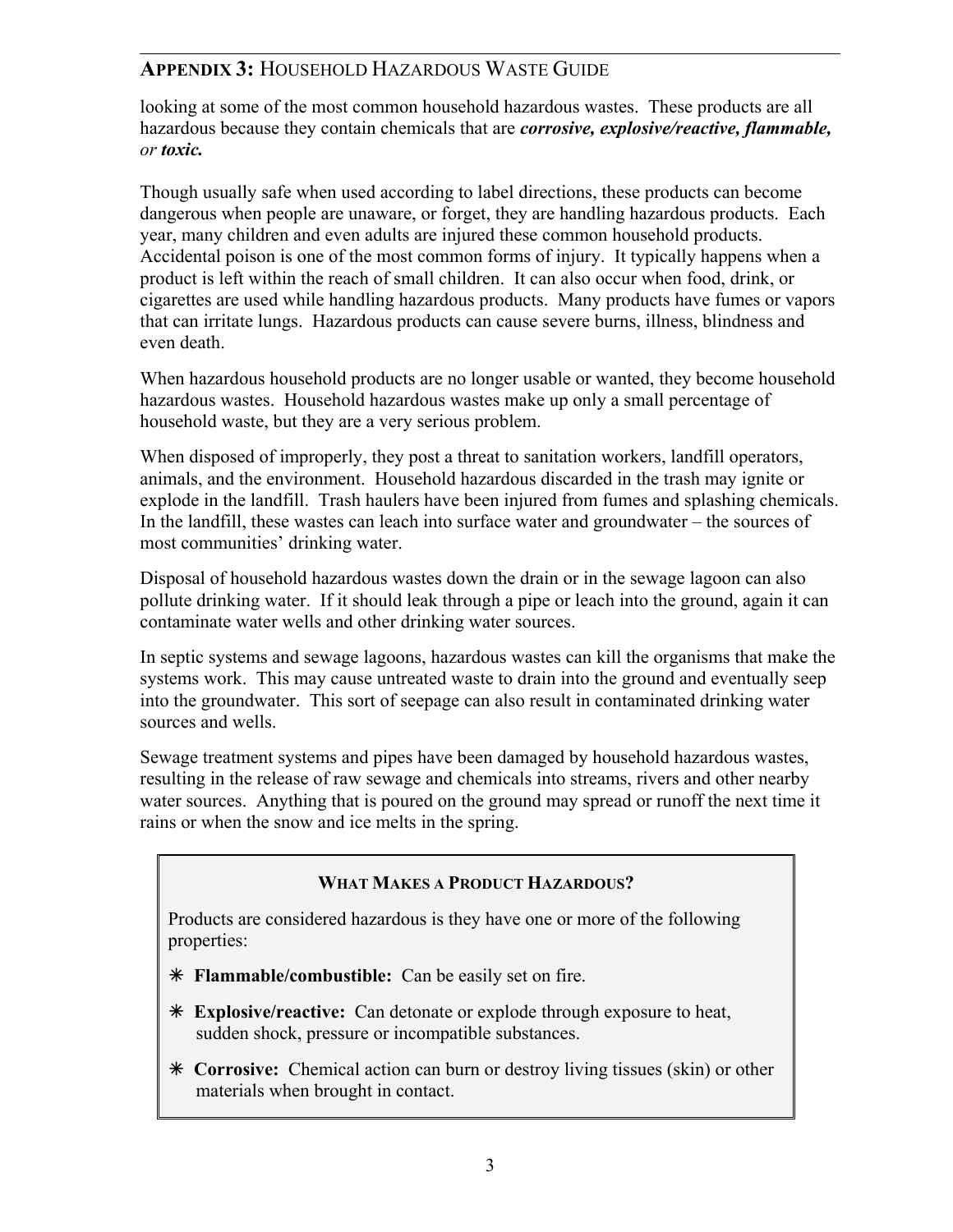Ã **Toxic:** Capable of causing injury or death through ingestion, inhalation or skin absorption. Some toxic substances cause cancer and birth defects.

Because of the dangers they pose, household hazardous products require special handling and disposal. Public health and the environment are at stake, so it is important that every community and individuals take responsibility for the proper disposal and handling of household hazardous waste.

### *HHW REDUCTION, REUSE, RECYCLING AND DISPOSAL OPTIONS*

The options of reduction reuse, recycling and disposal – listed in order of EPA's preferred waste management hierarchy – are all important tools to safely manage household hazardous waste. The following information can help you determine the best ways to reduce, reuse, or dispose of common household products that may contain hazardous ingredients. Each community is different so check with nearby communities to learn about how they are handling the disposal of household hazardous waste or contact ADEC or EPA for more information about proper disposal and handling practices that can be used by your community.

### ¾ **Encourage Reduction at Home**

Consider having local residents and businesses reducing their purchase of products that contain hazardous ingredients. Provide community members with information about the use of alternative methods or products- without hazardous ingredients- for some common household needs.

### ¾ **Collection Options – Facilitate Reuse, Recycling, and Collection**

- **Permanent collection or exchange.** Establish an area or facility that collects HHW year-round. Some communities have exchange areas for unused or leftover paints, solvents, cleaning and automotive products, and other materials. By taking advantage of these facilities, materials can be used by someone else, rather than being thrown away.
- **Special collection days.** If your community doesn't have a year-round collection system for HHW, establish designated days in your community for collecting solid waste and HHW at a central location to ensure safe management and disposal. Many communities host an annual spring clean-up day or week where local residents help clean-up the entire community and collect waste for proper disposal.
- **Local business collection sites.** If your community has neither a permanent collection site nor a special collection day, you might be able to make arrangements with local businesses to drop off certain products for recycling or proper disposal.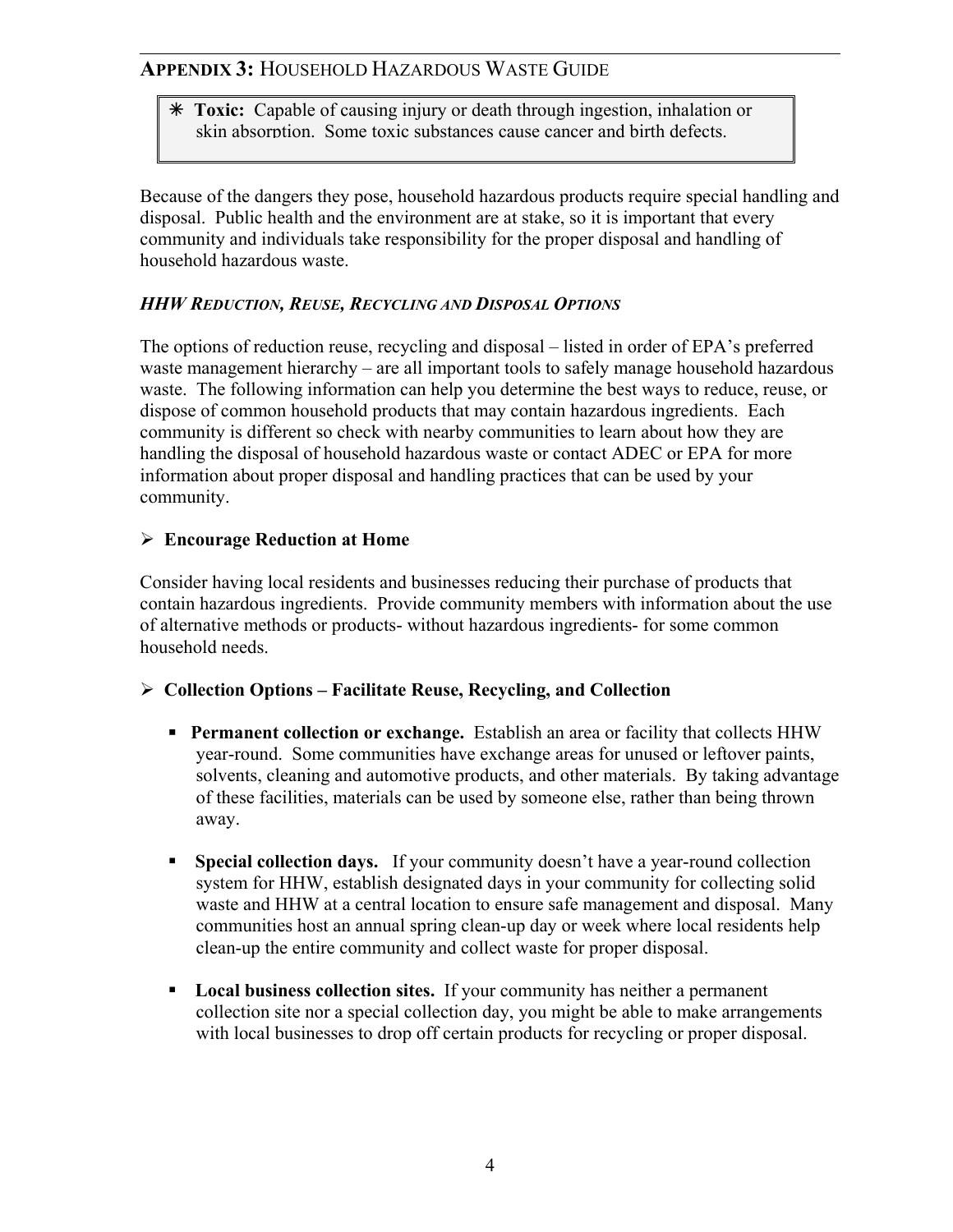### ¾ **Use Proper Disposal Practices**

Certain types of household hazardous waste have the potential to cause physical injury to trash collectors and landfill operators, contaminate septic tanks or wastewater systems if poured down drains or toilets, and present hazards to children and pets if left around the house. Some communities do allow disposal of household hazardous waste in trash, particularly those areas that do not yet have collection programs. Call ADEC or EPA for information on the proper disposal of household hazardous wastes. Follow their instructions to reduce the risk of products exploding, igniting, leaking, mixing with other chemicals, or posing other hazards at the landfill or when being shipped to a disposal facility. Even empty containers of household hazardous waste pose hazards because of residual chemicals that might remain; so empty containers should also be handled carefully and disposed of properly.

#### *HOUSEHOLD HAZARDOUS WASTE DISPOSAL DO'S AND DON'TS*

The products from a single home seem insignificant, but when all the homes in a community use similar products and dispose of them down the drain, pour them on the ground, or dump them in the sewage lagoon and landfill, the combined effects become a major problem. Leaching from landfills, dumps and sewage lagoons can contaminate groundwater with hundreds of pollutants. Soil and water can also be adversely affected.

**Household cleaners and other products are a way of life in most homes. A typical home can contain 100 to 200 products used for cleaning, painting, lubricating, repairing, maintaining, disinfecting the house, yard, and taking care of vehicles.** 

When used according to label directions, most household products pose little hazard to people or to the environment. However, these products may become hazardous when used, stored, or disposed of carelessly. Improper use may cause toxic health effects. Improper storage may harm people or the environment. Some chemicals may cause water, soil or air pollution and may be toxic to people or animals when they are released into the environment. Improper disposal allows these materials to enter the environment directly. Water may be polluted or fish and wildlife killed, or chemicals may accumulate in the food chain of people and fish and wildlife.

### **HOW DO YOU IDENTIFY HAZARDOUS PRODUCTS?**

Labels of hazardous products are required by federal law to list signal words. *DANGER* or *POISON* indicate that the product is highly toxic, corrosive or extremely flammable. *WARNING* or *CAUTION* indicates that the product is moderately or slightly toxic.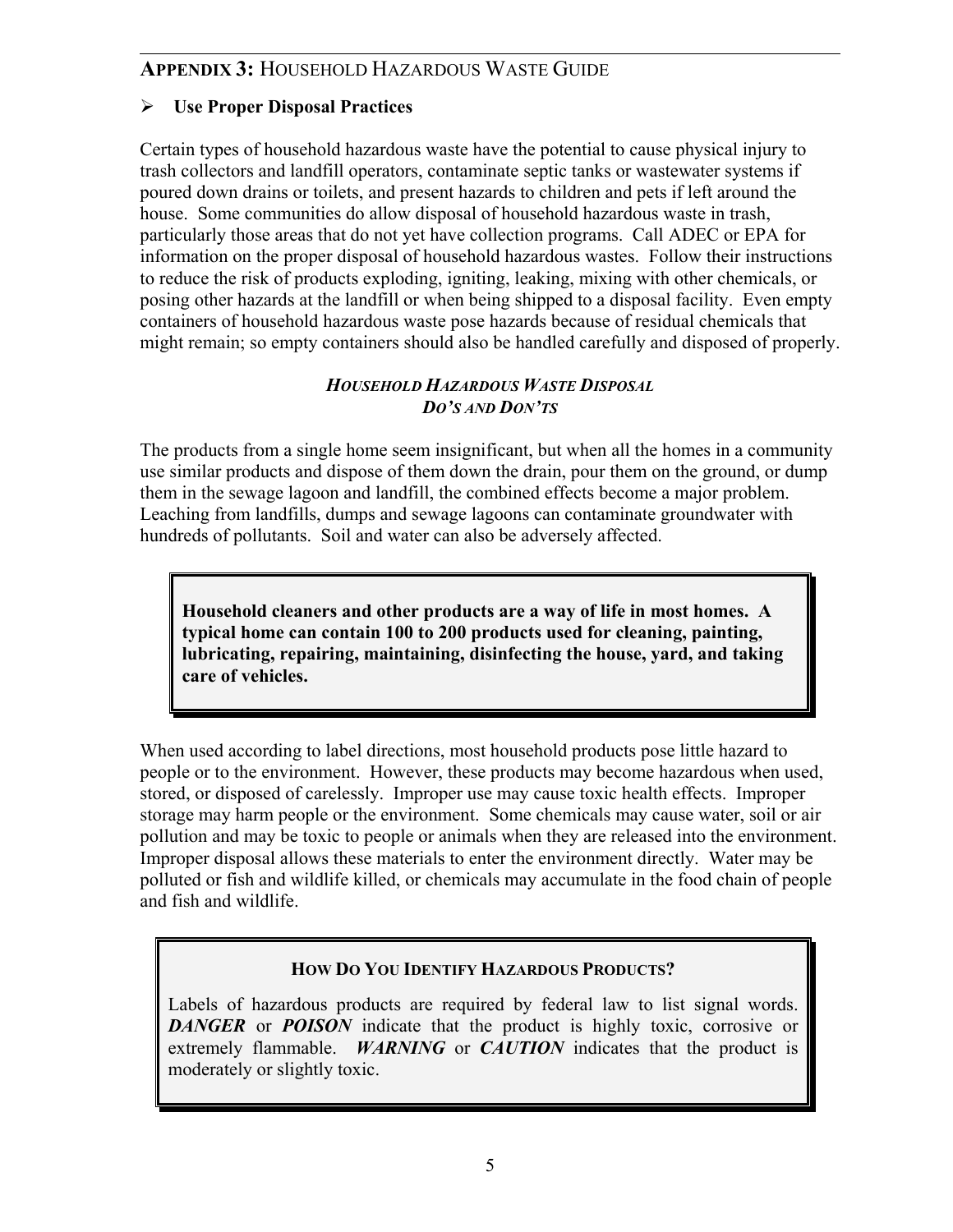A few precautions can prevent unused household products or containers from becoming hazardous wastes.

#### **WHAT YOU SHOULD DO:**

- Think carefully before buying a product. Do you really need it? Do you already have something similar? Can you substitute a less hazardous product?
- Buy just enough of the product to do the job.
- **Look for a non-hazardous or less hazardous substitute for each job. Safer alternative** products can be found in stores. Recipes for making non-hazardous household products can be found in booklets and brochures from the EPA and on the Internet.
- Read labels carefully before buying a product. Avoid buying products with labels containing the words *caustic*, *corrosive*, *danger*, *explosive*, *flammable*, *poison*, *toxic, volatile*, or *warning.* Hazardous product labels often list the principal hazards from using the products, such as "causes burns to skin and eyes," or "vapor harmful if inhaled." Make sure the product is what you want to buy and that you are not uncomfortable with the ingredients or the instructions. If label directions tell you to "avoid breathing vapors" or "avoid skin contact," are you able and willing to follow these safety precautions?
- Follow use, storage, and disposal directions carefully. If directions are unclear contact the manufacturer before using.
- Buy household hazardous products only in the amount you need for the job at hand.
- Follow label directions on how to use a product, and use the recommended amounts. More is not necessarily better, and may be hazardous to your health.
- Avoid hazardous products if you are pregnant.
- Use safety equipment when the label recommends avoiding skin contact, eye contact, or inhalation of vapors.
- Use products up entirely. It is not hazardous waste until it is no longer wanted or usable.
- Share what you cannot use with a friend, neighbor, local business or organization.
- Recycle what can be recycled in your area (waste motor oil, transmission fluid, antifreeze, automotive batteries, button batteries, etc.). Contact agencies for information on locations in your area.
- Keep products in their original containers with readable labels. Safely store the remaining, unusable products in their original containers until a household hazardous waste collection is held or you can dispose of them properly.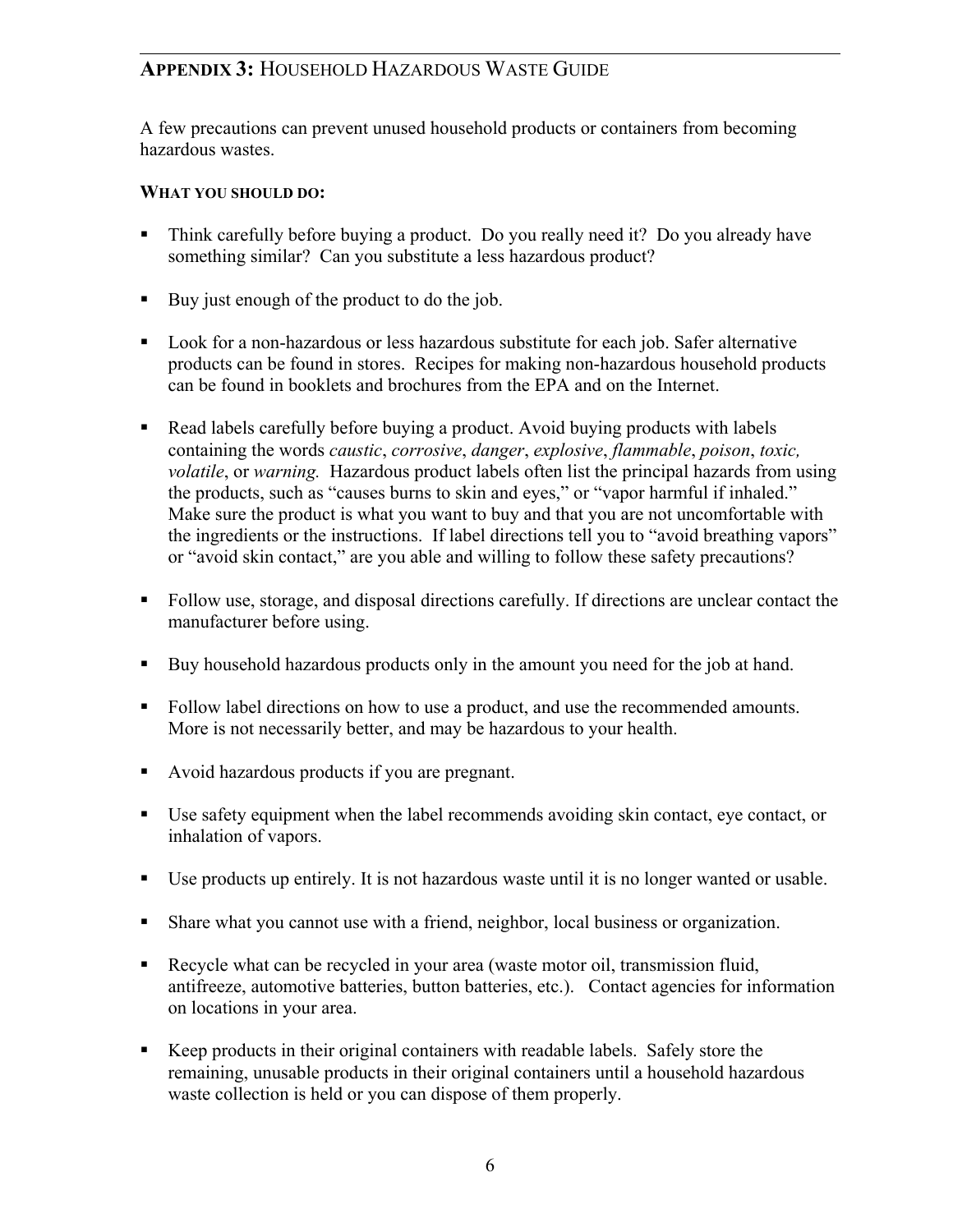- Buy hazardous products in childproof packaging.
- Check to see if safety equipment is required when using a product. Make sure you have the proper equipment on hand or that you purchase it for use with the product.
- Avoid aerosol (spray can) products. Aerosol cans disperse the product in tiny drops that can be deeply inhaled into the lungs and quickly absorbed into the bloodstream. In addition, aerosols can ignite easily and the cans may explode when subjected to heat, high temperatures or pressure.

### **WHAT YOU SHOULD NOT DO:**

- Do not leave products within reach of children or animals.
- Do not allow children to handle or dispose of household hazardous products or waste.
- Do not dump down sink, toilet, or in your yard, honeybucket, or sewage lagoon. It may be illegal and it contaminates the soil, water, and air.
- Do not burn used or leftover products or product containers. Burning may produce toxic fumes.
- Do not bury leftover products or containers in your yard or any place else.
- Do not put in the trash or pour down the drain or toilet before checking the disposal recommendation for that product.
- Do not reuse containers for other purposes.
- Do not mix unless instructed to do so by the label directions. Mixing products can cause explosive or poisonous chemical reactions. Even different brands of the same product may contain chemicals that should not be mixed together.
- Do not put products containing heavy metals (mercury, lead, nickel, chromium, cadmium, etc.) such as rechargeable batteries or thermometers in the trash.
- Do not put household hazardous wastes to enter open dumps, recycling equipment, incinerators, or burn boxes.
- Do not rely on the word "nontoxic" on a product's label. A product that qualifies as nontoxic can still contain hazardous ingredients, but not in large enough amounts to cause an acute reaction. Chronic hazards often are not considered. Read the entire label for additional health warnings and use good judgment when choosing any product.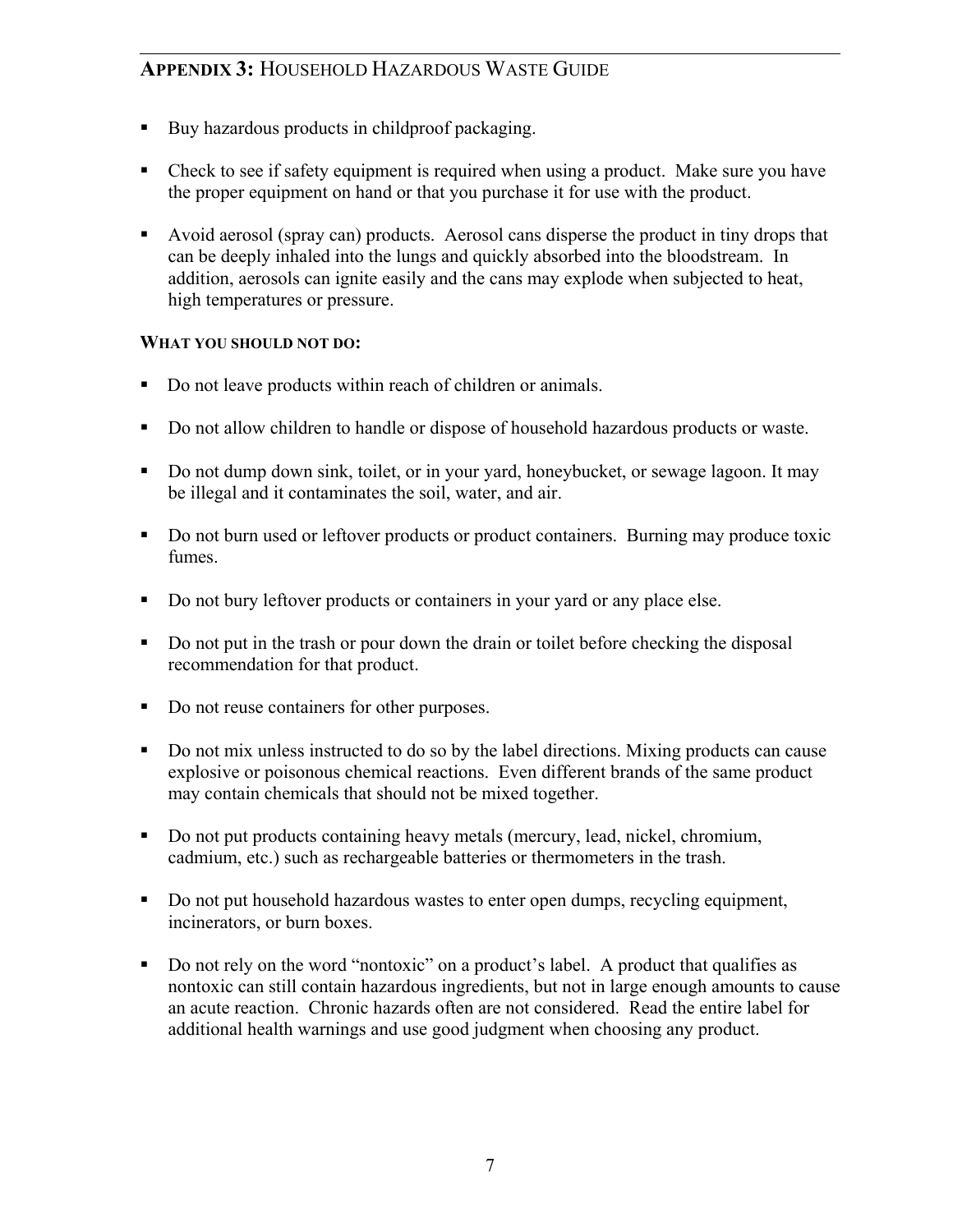### **USE IT SAFELY:**

- Read all labels before using hazardous products, paying careful attention to proper use instructions and dangers.
- Twice as much does not mean improved results. Make sure you follow all instructions for mixing as stated in the directions.
- Do not eat, drink or smoke while using hazardous products. Traces of hazardous chemicals can be carried from hand to mouth. Smoking can start a fire if the product is flammable.
- Use products in well-ventilated areas to avoid inhaling fumes. Try to keep lids closed as much as possible while working with hazardous products to minimize the fumes. Work outdoors whenever possible. When working indoors, open windows and use an exhaust fan. Position the fan to draw air away from the work area to the outdoors. Take plenty of fresh air breaks. If you feel dizzy or nauseous, tightly seal the product, go outside, and take a break.
- Use protective gloves, goggles and respirators that are appropriate to the task if the product presents hazards to skin, eyes or lung.
- Clean up after using hazardous products. Carefully seal products and properly refasten all caps.

### **STORE IT SAFELY:**

- Make certain all products are clearly labeled before storing them. If possible store in original containers with label intact. If the product container is deteriorating, place the entire container in a plastic bucket or glass jar with a tight-fitting lid. Surround it with a non-flammable absorbent, such as kitty litter, vermiculite, or floor dry, to absorb spills.
- Separate flammables, corrosives, and poisons and store them on separate shelves.
- Keep products out of the reach of children and animals. Store all hazardous products away from food items in locked cabinets or in cabinets with childproof latches. Keep your poison control number posted by the phone in case of an emergency.
- Make sure lids and caps are tightly sealed and childproof. Be sure to close lids tightly so that products will not dry out, evaporate, or leak.
- Keep products away from sources of heat, spark, flame or ignition such as pilot lights, switches and motors, oil stoves, furnaces, kerosene or electric heaters, and wood stoves. This is especially important with flammable products and aerosol cans.
- Store products containing volatile chemicals, or those that warn of vapors or fumes, in a well-ventilated area.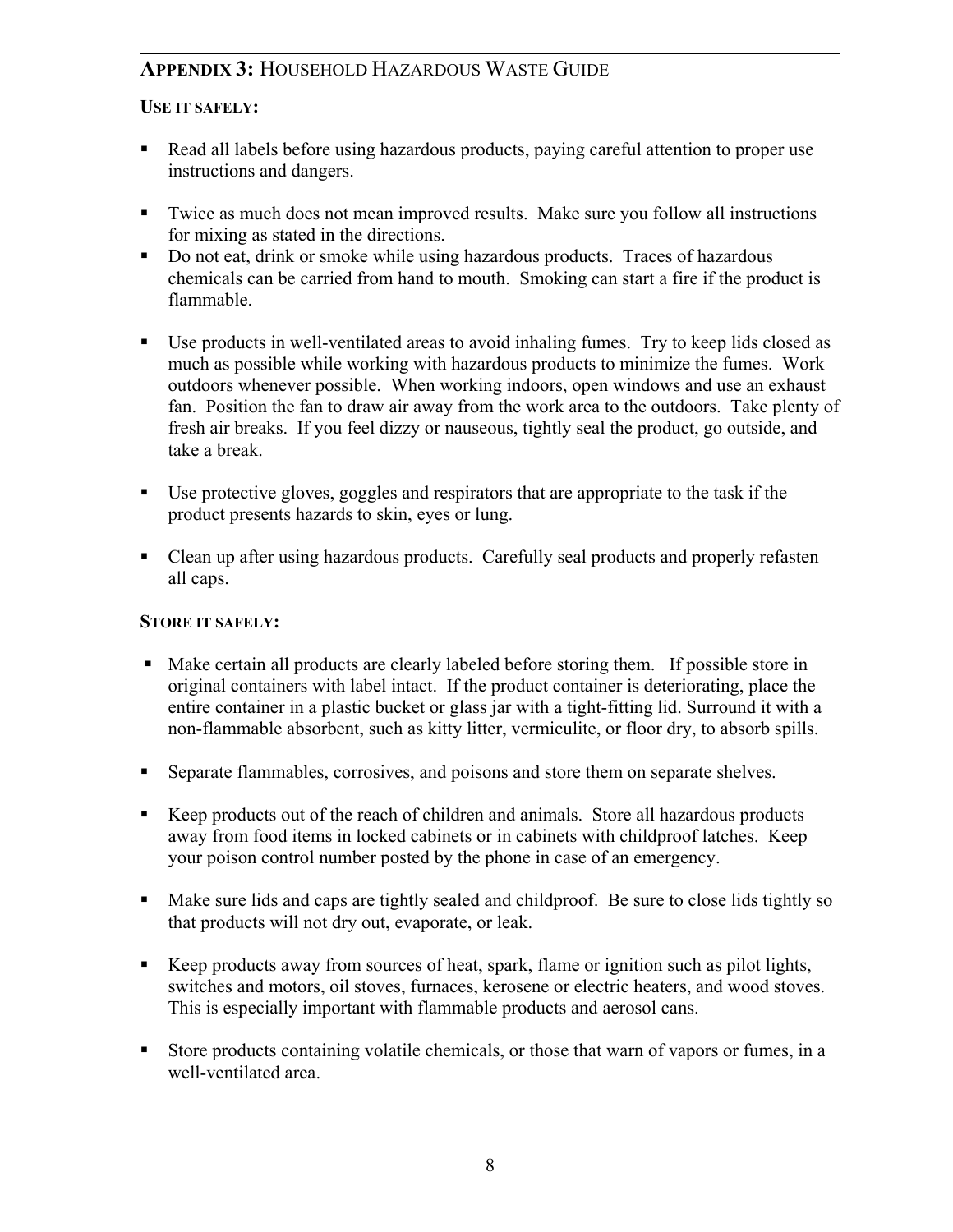- Store products in a cool, dry area to prevent corrosion. If a product container is beginning to corrode, place the entire container in a plastic bucket with a tight-fitting lid. Pack non-flammable absorbent, such as clay-based kitty litter, around the container. Clearly label the bucket with its contents and appropriate warnings.
- Never store rags contaminated with flammable solvents (such as wood stain, paint stripper and paint remover) because they can spontaneously start on fire. Follow the directions on the product label regarding the disposal of solvent-covered rags. If there are no directions, place the rags in an airtight, metal container and store the container outside your house away from other structures until it can be picked up with the trash or taken to the landfill for proper disposal. Another option is to allow the solvent to evaporate by hanging the contaminated rags outside, away from your home and sources of sparks. For additional information and directions, contact a member of your fire department or the Alaska State Fire Marshall's Office.
- Store gasoline only in safety-approved containers in a well-ventilated area away from all sources of heat, flame, or spark.
- Store liquid propane gas tanks outdoors and away from all sources of heat, flame, or spark.
- Know where flammable materials are located in your home and how to extinguish them. Keep a working fire extinguisher in your home.

#### **CLEANING UP SPILLS:**

These directions apply to paints, solvents and other household hazardous waste.

- Remove children and pets from the area where the spill occurred.
- Ventilate the air. If possible open all doors and windows in the area.
- Do not attempt to use cleaning products, such as bleach, ammonia, or solvents, to clean up the spill.
- At a minimum, wear the appropriate protective gloves for the product. Other safety equipment may be required for volatile solvents or corrosive products.
- Contain the spill to a small area by soaking it up with a non-flammable absorbent, such as kitty litter.
- Put the contaminated absorbent into a non-corroding container. A plastic bucket with a tight-fitting lid is recommended.
- Seal the container and label it with the product name, approximate amount of the product, absorbent material used, date, and the word DANGER or POISON.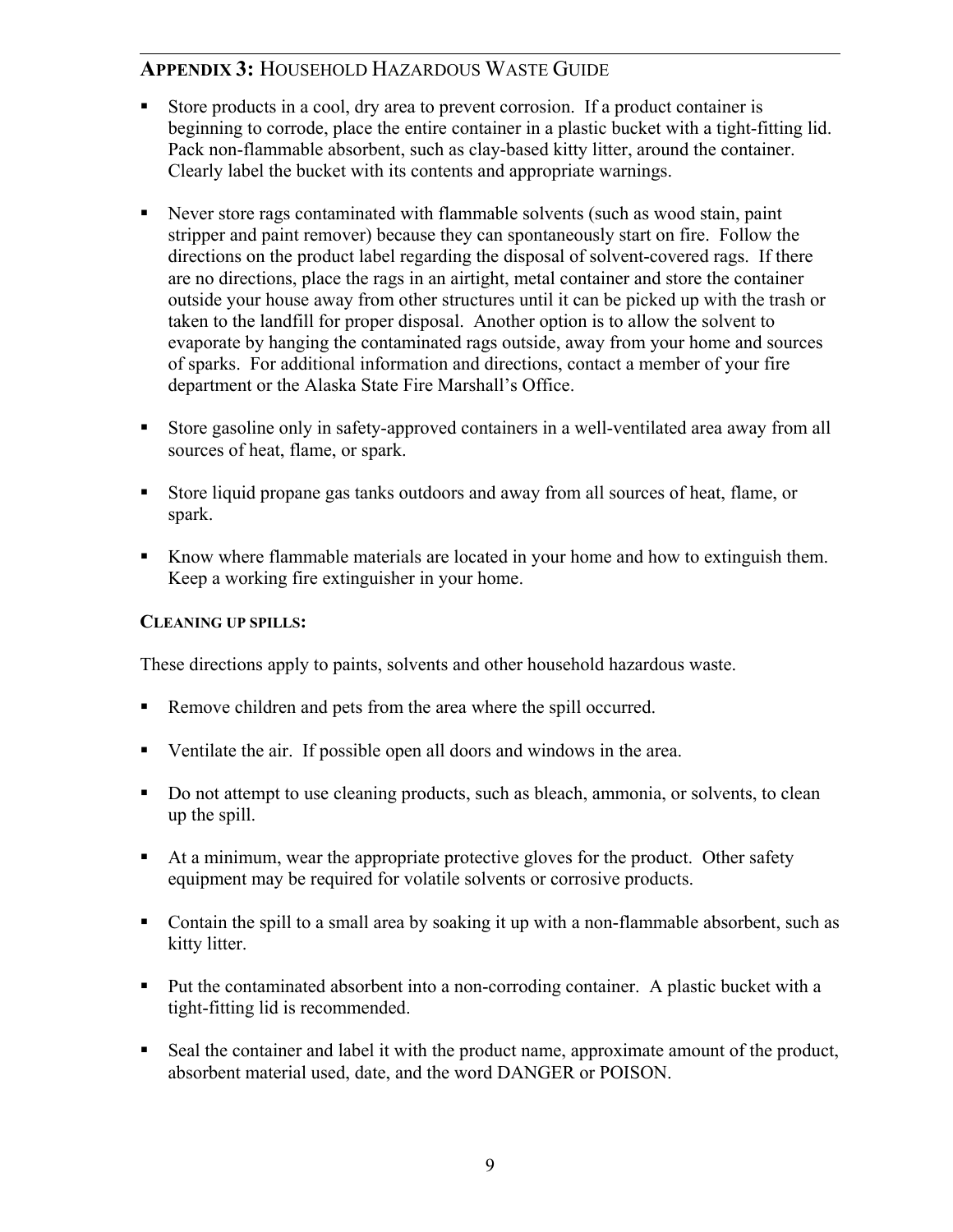- Contact your landfill operator for information on how to dispose of the contaminated material or save it for a hazardous waste collection day.
- After you have absorbed the spill, thoroughly rinse the area several times with water and rags. Then wash the area carefully to remove remaining traces of the product. Never use household brooms or mops to clean the spill since they will become contaminated and must be thrown away.

### **SAFE DISPOSAL METHODS**

- **Reuse** means to use the product again. Household solvents, such as paint thinner and paintbrush cleaner, can be used over and over. Let the used solvent sit undisturbed in a sealed container until the paint particles settle to the bottom. Carefully pour off the clean solvent and use it again. *Warning: Since these solvents are flammable, this activity should be done outdoors or with plenty of fresh air and adequate ventilation, and away from sources of heat, spark, or flame.* The sludge that remains after pouring off the clean solvent should be kept in the sealed container and saved for a household hazardous waste collection, or may be able to go to the landfill if it is completely dry (check with your local landfill operator).
- **Triple-rinse container** is the prescribed treatment method for empty pesticide containers. To triple-rinse, fill the container 1/4 full with water (or the solvent recommended on the product label), close it tightly, and shake or invert so the rinse reaches all inside surfaces. Repeat this procedure two more times. Rinse water should be used to make up the pesticide mixture or applied to the area you are treating following the same precautions used with the full-strength pesticide. Plastic containers should be punctured to prevent reuse. Discard the rinsed container with your trash, or see if the local recycling center will accept triple rinsed glass or plastic containers. *Warning: Do not triple-rinse pesticide containers in a household sink, or outside near drinking water wellheads. If you cannot reuse the rinse water, save un rinsed containers for a household hazardous waste collection.*
- **Recycle** is the preferred option for any household hazardous product that can be recycled. Contact ADEC or your landfill operator for information about recycling in your community. Automotive service centers may accept used motor oil, auto batteries, antifreeze, kerosene, and transmission fluid.
- **Save for collection** indicates those products that should be saved for a household hazardous waste collection. Contact your landfill operator to find out when a collection may be held in your community. If you must wait for a collection, store products safely in their original containers with the labels intact.
- **Flush down drain** indicates that a product can be poured down the drain with plenty of water. Contact your water operator before pouring to determine if this recommendation is suitable in your community. If you have a septic tank, additional caution should be taken. Read the product label to determine whether the product might damage your plumbing or your septic system. If you are uncertain save it for a household hazardous waste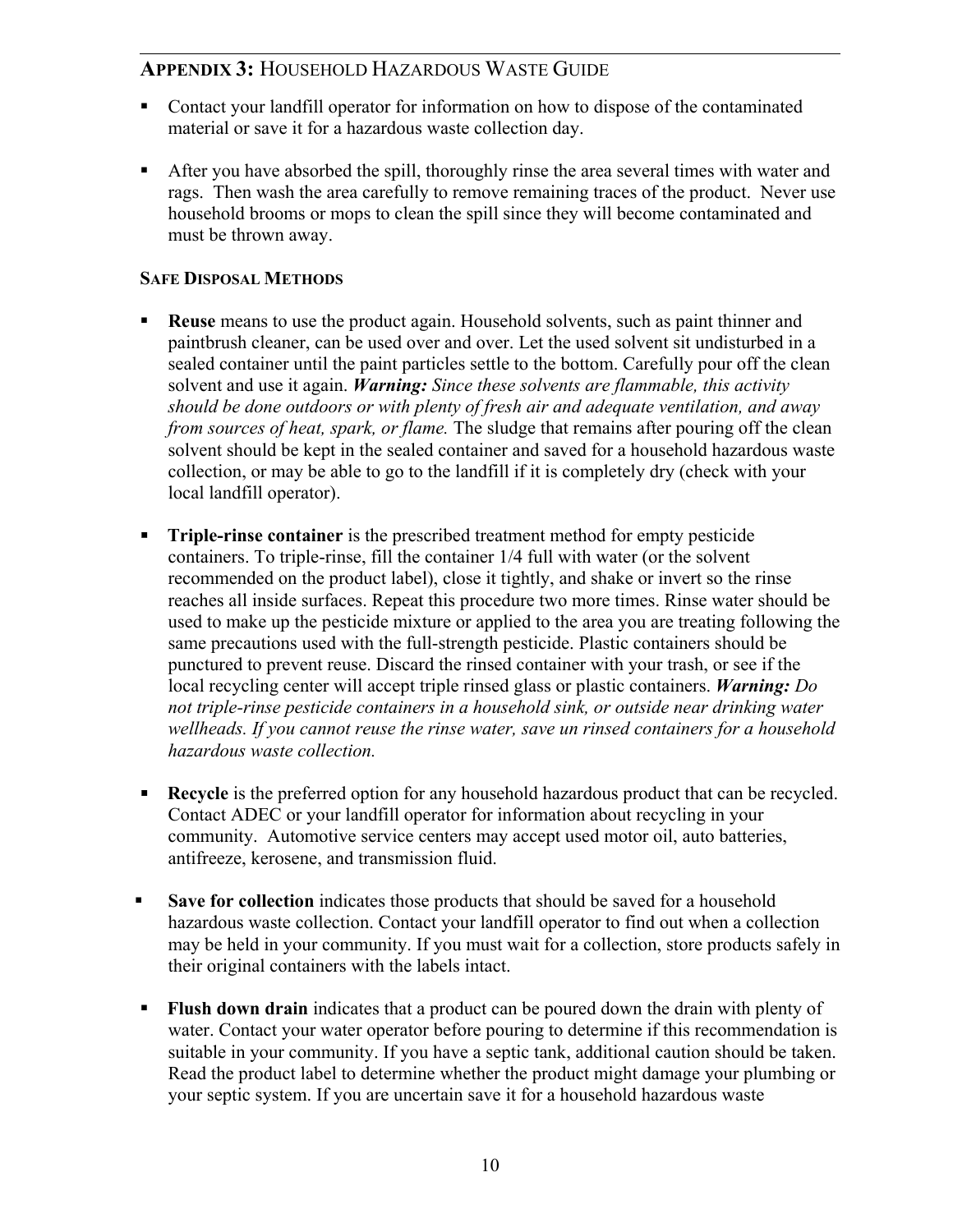collection. Never mix wastes while pouring them down the drain. Always pour small amounts at a time to avoid splashing, and flush with plenty of water.

**Put in trash** indicates that a product is suitable for landfill disposal. Generally speaking, empty containers can be thrown away. Liquids should never be disposed of in the trash. Some products are acceptable for landfill disposal if they are hardened or dried up. Contact your landfill operator before throwing any hazardous product away.

The following table identifies a variety of products used in and around most homes. Because this list does not include every household product that might be considered a household hazardous waste, please contact your landfill operator or ADEC before dumping any unusual or questionable substance or product.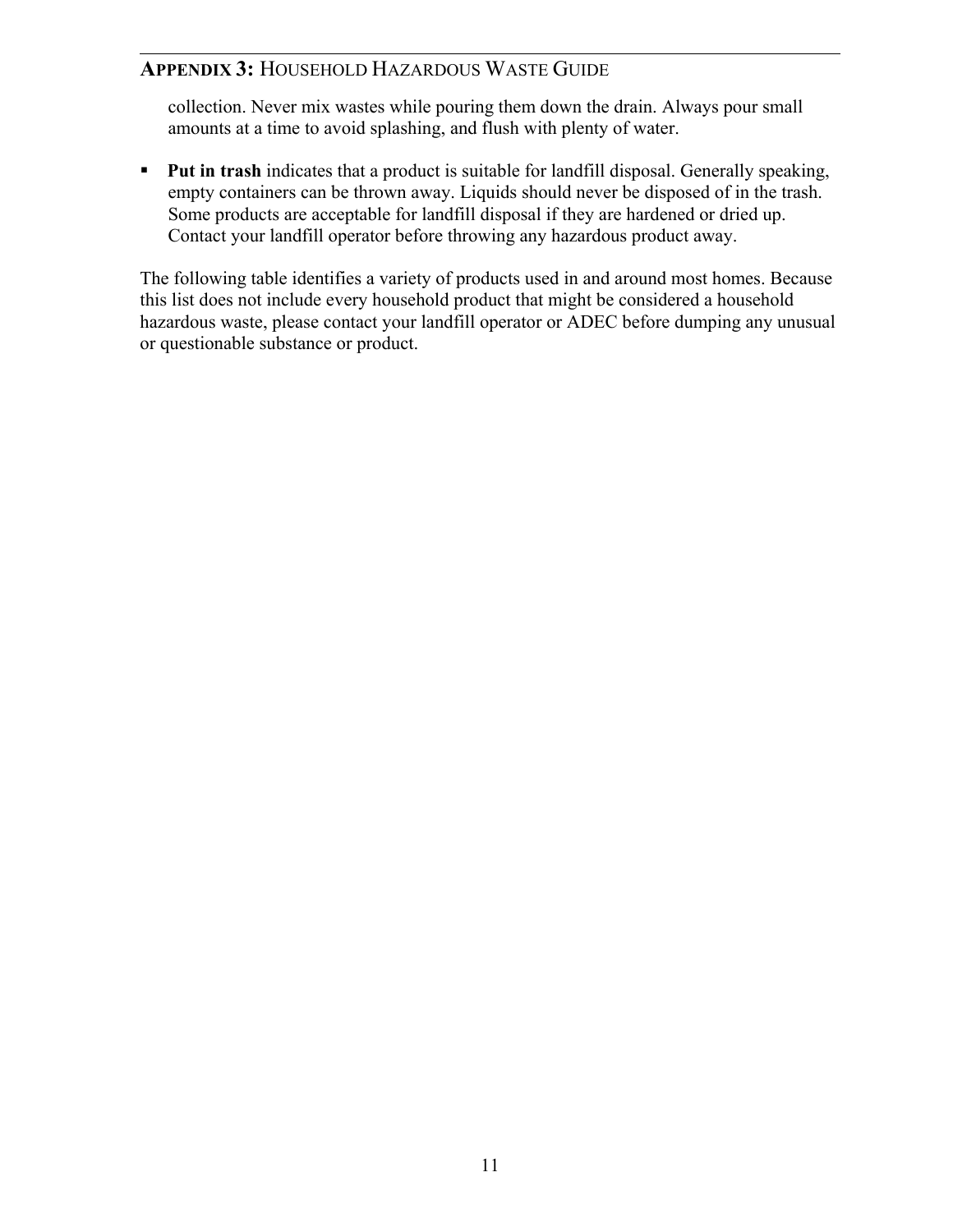### **HOW TO READ THIS CHART**

These charts contain disposal recommendations for many household products. **Always remember, the best disposal option for most hazardous products is not to dispose of them at all!** Avoid buying hazardous products. If you must use them, use the products up, share them with a friend or neighbor, or find a business that can use any unused products. Among the items that should not be shared are those products with labels that are not readable.

## *CHART 1 - CLEANING PRODUCTS*

Cleaners are often the most dangerous products in your home so take extra care in using, storing and disposing of them. When in doubt, call your landfill operator or Alaska Department of Environmental Conservation Solid Waste Division. In the table below, proper disposal of several cleaners is listed as "save for collection." When saving, take extra care with lemon-scented products or those in colorful containers as they may unsafely attract the attention of young children.

| Product                                        | <b>Properties</b>             | <b>Flush</b>              | <b>Trash</b> | <b>Reuse or</b><br><b>Recycle</b> | <b>Save for</b><br><b>Collection</b> |
|------------------------------------------------|-------------------------------|---------------------------|--------------|-----------------------------------|--------------------------------------|
| Ammonia-based<br>(window cleaner)              | Corrosive<br>Toxic            | ×                         |              |                                   |                                      |
| Bleach-based (Clorox,<br>tub and tile cleaner) | Corrosive<br>Toxic            | $\boldsymbol{\mathsf{x}}$ |              |                                   |                                      |
| Disinfectant (Lysol or<br>Pine sol)            | Corrosive<br>Toxic            | ×                         |              |                                   |                                      |
| Drain Cleaner (Liquid<br>Plumber, Drano)       | Corrosive<br>Toxic            | $\boldsymbol{\mathsf{x}}$ |              |                                   | $\boldsymbol{\mathsf{x}}$            |
| <b>Furniture Polish</b>                        | Flammable,<br>Toxic           |                           |              |                                   | ×                                    |
| <b>Toilet Bowl Cleaner</b>                     | Corrosive<br>Toxic            | $\boldsymbol{\mathsf{x}}$ |              |                                   |                                      |
| Glass Cleaner                                  | Toxic                         | ×                         |              |                                   |                                      |
| Glass Cleaner                                  | Toxic                         | ×                         |              |                                   |                                      |
| Oven Cleaner                                   | Corrosive, Toxic<br>Flammable |                           |              |                                   | ×                                    |
| Spot Remover                                   | Corrosive, Toxic<br>Flammable |                           |              |                                   | ×                                    |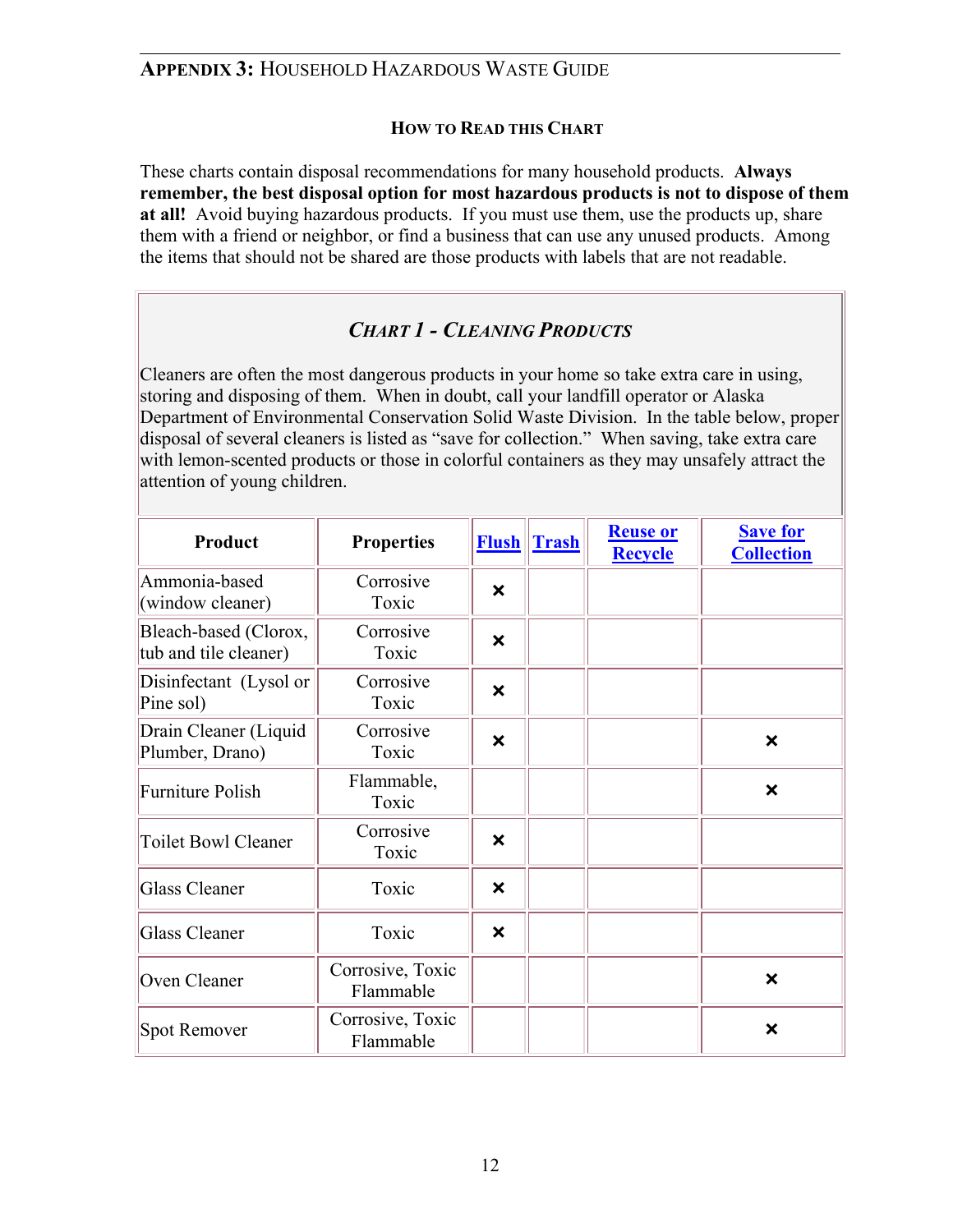## *CHART 2 – AUTOMOTIVE & PETROLEUM-BASED PRODUCTS*

Gasoline, used motor oil and automotive care products are just a few examples of the many potentially dangerous substances made for petroleum and related chemicals that are used on vehicles, heavy equipment, snow machines, four-wheelers, boat motors and other types of engines. Other products commonly used in homes are propane, diesel fuel, heating oil and kerosene. Play it safe by following the suggestions below when considering the "life" of the products you use.

| Product                                  | <b>Properties</b> | <b>Flush</b> | <b>Trash</b> | <b>Reuse or</b><br><b>Recycle</b>                                | <b>Save for Collection</b> |
|------------------------------------------|-------------------|--------------|--------------|------------------------------------------------------------------|----------------------------|
| Antifreeze                               | Toxic             |              |              | $\boldsymbol{\mathsf{x}}$                                        | ×                          |
| <b>Auto Battery</b>                      | Corrosive, Toxic  |              |              | ×                                                                | $\boldsymbol{\mathsf{x}}$  |
| Brake and<br><b>Transmission Fluid</b>   | Toxic             |              |              | $\boldsymbol{\mathsf{x}}$                                        | $\boldsymbol{\mathsf{x}}$  |
| Carburetor and<br><b>Engine Cleaners</b> | Flammable, Toxic  |              |              |                                                                  | $\boldsymbol{\mathsf{x}}$  |
| Degreaser                                | Flammable, Toxic  |              |              |                                                                  | $\boldsymbol{\mathsf{x}}$  |
| Diesel Fuel                              | Flammable, Toxic  |              |              | $\boldsymbol{\mathsf{x}}$                                        | $\boldsymbol{\mathsf{x}}$  |
| <b>Fuel Additives</b>                    | Toxic             |              |              |                                                                  | $\boldsymbol{\mathsf{x}}$  |
| Gasoline                                 | Flammable, Toxic  |              |              |                                                                  | $\boldsymbol{\mathsf{x}}$  |
| Kerosene                                 | Flammable, Toxic  |              |              |                                                                  | $\boldsymbol{\mathsf{x}}$  |
| Motor Oil or<br>Two-cycle Oil            | Toxic, Flammable  |              |              | $\boldsymbol{\mathsf{x}}$<br>Do not mix<br>with anything<br>else | $\boldsymbol{\mathsf{x}}$  |
| <b>Starter Fluids</b>                    | Flammable         |              |              |                                                                  | $\boldsymbol{\mathsf{x}}$  |
| Windshield<br>Washer Fluid               | Toxic             | ×            |              |                                                                  | $\boldsymbol{\mathsf{x}}$  |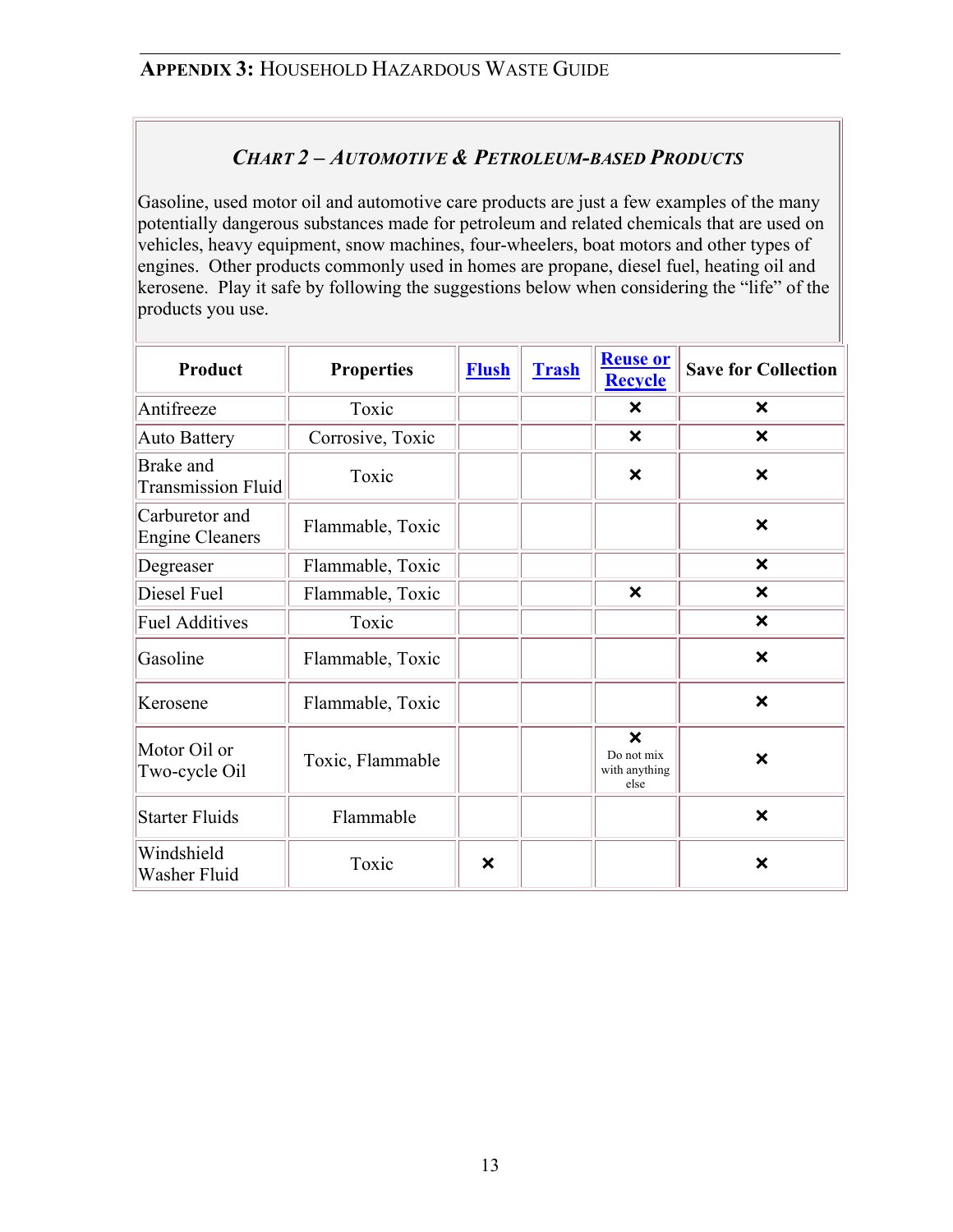## *CHART 3 – HOME IMPROVEMENT & HOME REPAIR PRODUCTS*

Many projects in the home result in an over-abundance of half-full paint cans and leftover cans of paint stripper and thinner. If you know you won't use up the extra amounts, consider donating the leftovers to friends, neighbors, the church or the community workshop so that disposal is not necessary. If you must keep a product for future use be sure to safely store it in a dry place away from extreme heat. *Note: Empty cans and/or dried lead-free paint can go in the trash.* 

| <b>Product</b>                                    | <b>Properties</b>  | <b>Flush</b> | <b>Trash</b>                                                   | <b>Reuse or</b><br><b>Recycle</b> | <b>Save for</b><br><b>Collection</b> |
|---------------------------------------------------|--------------------|--------------|----------------------------------------------------------------|-----------------------------------|--------------------------------------|
| Spackle, window glaze                             | Toxic              |              | $\boldsymbol{\mathsf{x}}$                                      |                                   |                                      |
| Adhesive and glue, water based                    | Toxic              |              | $\boldsymbol{\mathsf{x}}$                                      |                                   |                                      |
| Adhesive and glue, solvent based                  | Toxic<br>Flammable |              | $\boldsymbol{\mathsf{x}}$<br>Only if<br>hardened in<br>the can |                                   | $\boldsymbol{\mathsf{x}}$            |
| Paint or Primer, Latex without lead or<br>mercury | Toxic              |              | $\boldsymbol{\mathsf{x}}$                                      | $\boldsymbol{\mathsf{x}}$         |                                      |
| Paint or Primer, Latex with lead or<br>mercury    | Toxic              |              |                                                                |                                   | $\boldsymbol{\mathsf{x}}$            |
| Paint or Primer, Oil based                        | Toxic              |              |                                                                | $\boldsymbol{\mathsf{x}}$         | $\boldsymbol{\mathsf{x}}$            |
| Paint Thinner or Other Solvents                   | Toxic<br>Flammable |              |                                                                | $\boldsymbol{\mathsf{x}}$         | $\boldsymbol{\mathsf{x}}$            |
| Paint Remover and Stripper                        | Toxic<br>Flammable |              |                                                                |                                   | $\boldsymbol{\mathsf{x}}$            |
| Putty, Grout, and Caulk                           | Toxic              |              | $\boldsymbol{\mathsf{x}}$                                      |                                   |                                      |
| <b>Rust Remover</b>                               | Toxic              |              |                                                                |                                   | $\boldsymbol{\mathsf{x}}$            |
| Wood Stain and Varnish                            | Toxic<br>Flammable |              |                                                                | $\boldsymbol{\mathsf{x}}$         | $\boldsymbol{\mathsf{x}}$            |
| <b>Wood Preservative</b>                          | Toxic              |              |                                                                |                                   | $\boldsymbol{\mathsf{x}}$            |
| Furniture Stripper                                | Flammable<br>Toxic |              |                                                                |                                   | $\boldsymbol{\mathsf{x}}$            |
| Household Bug Sprays and Repellents               | Toxic              |              | $\boldsymbol{\mathsf{x}}$                                      |                                   |                                      |
| Mouse and Rat Poison and Baits                    | Toxic              |              | ×                                                              |                                   | $\boldsymbol{\mathsf{x}}$            |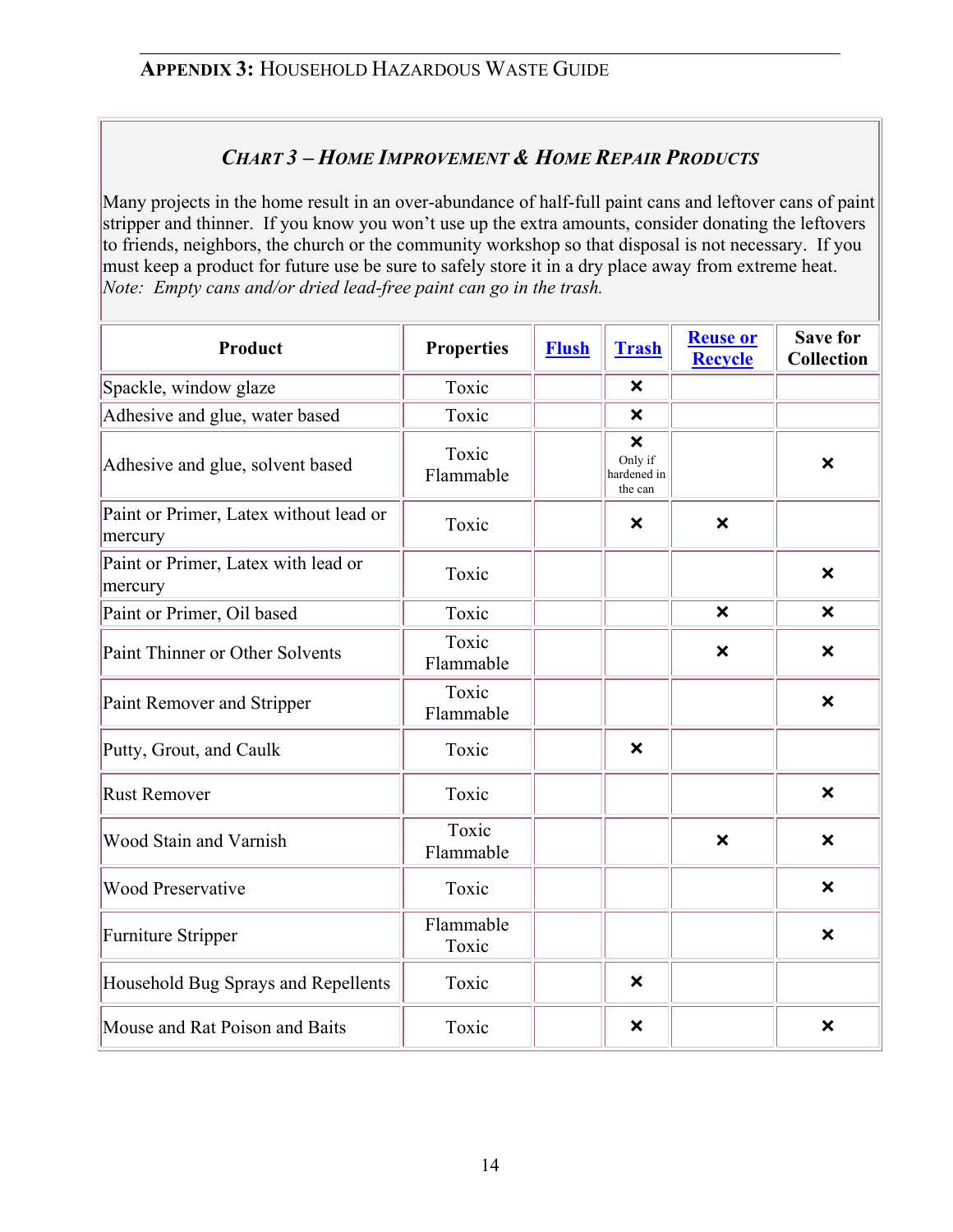## *CHART 4 – HEALTH & HYGIENE PRODUCTS*

The following chart lists a variety of bathroom and personal hygiene products that contain ingredients that require special disposal. Remember, these disposal methods are for *unused* portions.

| Product                                  | <b>Properties</b>   |                           | <b>Flush Trash</b>        | <b>Reuse or</b><br><b>Recycle</b> | <b>Save for Collection</b>                                                                             |
|------------------------------------------|---------------------|---------------------------|---------------------------|-----------------------------------|--------------------------------------------------------------------------------------------------------|
| After shave and<br>Perfume               | Toxic               | ×                         |                           |                                   |                                                                                                        |
| Cosmetics/make-up                        |                     |                           | $\boldsymbol{\mathsf{x}}$ |                                   |                                                                                                        |
| Hair Remover                             | Toxic               | X                         | ×                         |                                   |                                                                                                        |
| Hair coloring and<br>permanent solutions | Toxic               | $\boldsymbol{\mathsf{x}}$ |                           |                                   | ×                                                                                                      |
| Nail Polish                              | Flammable,<br>Toxic |                           | $\boldsymbol{\mathsf{x}}$ |                                   |                                                                                                        |
| Nail Polish Remover                      | Flammable<br>Toxic  |                           |                           |                                   | ×                                                                                                      |
| Prescription<br>Medicines                | Toxic               | X                         |                           |                                   | $\boldsymbol{\mathsf{x}}$<br>Take unused portions back to<br>clinic. Seal in a leak proof<br>container |
| Non-prescription<br>Medicines            | Toxic               | ×                         |                           |                                   |                                                                                                        |
| Insulin Needles and<br>Syringes          | Toxic               |                           | ×                         |                                   |                                                                                                        |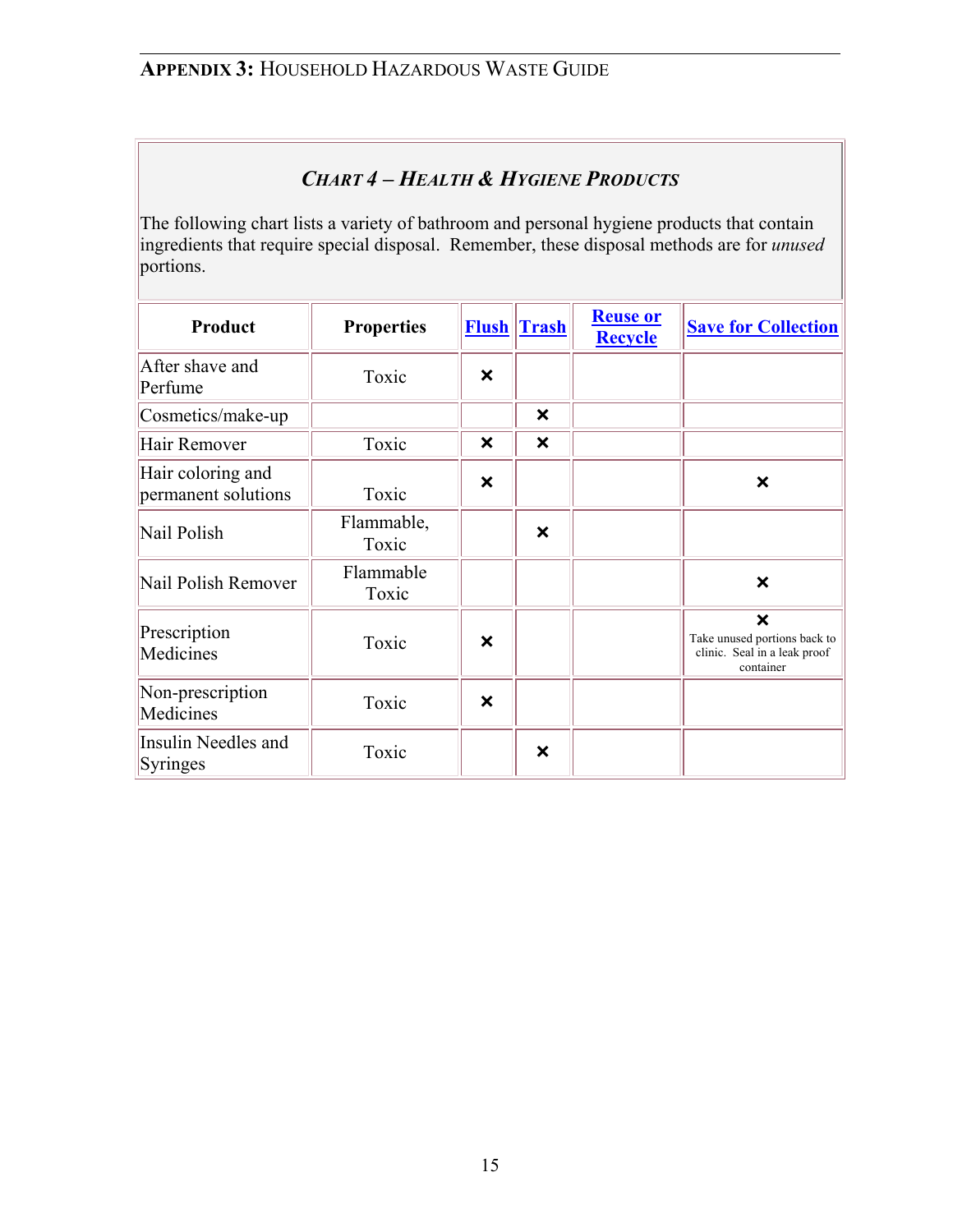## *CHART 5 – MISCELLANEOUS PRODUCTS*

The chart below represents a list of miscellaneous products that you may use in and around your home. Because this list does not include every potentially hazardous household product, be sure to contact your landfill operator before disposing of any unusual or questionable product or substance.

| Product                                                               | <b>Properties</b>                | <b>Flush</b> | <b>Trash</b>                                           | <b>Reuse or</b><br><b>Recycle</b> | <b>Save for</b><br><b>Collection</b>                                          |
|-----------------------------------------------------------------------|----------------------------------|--------------|--------------------------------------------------------|-----------------------------------|-------------------------------------------------------------------------------|
| Aerosol cans                                                          | Explosive<br>Flammable           |              | $\boldsymbol{\mathsf{x}}$                              |                                   |                                                                               |
| Ammunition                                                            | Explosive                        |              |                                                        |                                   | $\boldsymbol{\mathsf{x}}$<br>(Contact VPSO or State<br>Troopers for disposal) |
| Artist and Hobby Paint                                                | Toxic<br>Flammable               |              |                                                        | $\boldsymbol{\mathsf{x}}$         | ×                                                                             |
| Batteries, alkaline                                                   | Corrosive                        |              | $\boldsymbol{\mathsf{x}}$                              |                                   |                                                                               |
| Batteries, ni-cad or button                                           | Corrosive,<br>Reactive,<br>Toxic |              |                                                        | $\boldsymbol{\mathsf{x}}$         | $\boldsymbol{\mathsf{x}}$                                                     |
| Fabric Dye, concentrated                                              | Corrosive,<br>Toxic              |              |                                                        |                                   | $\boldsymbol{\mathsf{x}}$                                                     |
| Fireworks (soak in water until very<br>wet and saturated)             | Explosive                        |              | $\boldsymbol{\mathsf{x}}$<br>(Only<br>after<br>soaked) |                                   |                                                                               |
| Fluorescent bulbs, tubes and ballast                                  | Explosive                        |              |                                                        | $\boldsymbol{\mathsf{x}}$         | $\boldsymbol{\mathsf{x}}$                                                     |
| Mothballs                                                             | Toxic                            |              |                                                        |                                   | $\boldsymbol{\mathsf{x}}$                                                     |
| Smoke Detector (take out battery)                                     | Toxic                            |              | $\boldsymbol{\mathsf{x}}$                              |                                   |                                                                               |
| Lighter Fluid and Charcoal Lighter                                    | Toxic<br>Flammable               |              |                                                        |                                   | $\boldsymbol{\mathsf{x}}$                                                     |
| Thermometer, mercury                                                  | Toxic                            |              |                                                        |                                   | ×                                                                             |
| Honeybucket waste and chemicals<br>(Dispose of only in sewage lagoon) | Toxic                            | ×            |                                                        |                                   | $\boldsymbol{\mathsf{x}}$                                                     |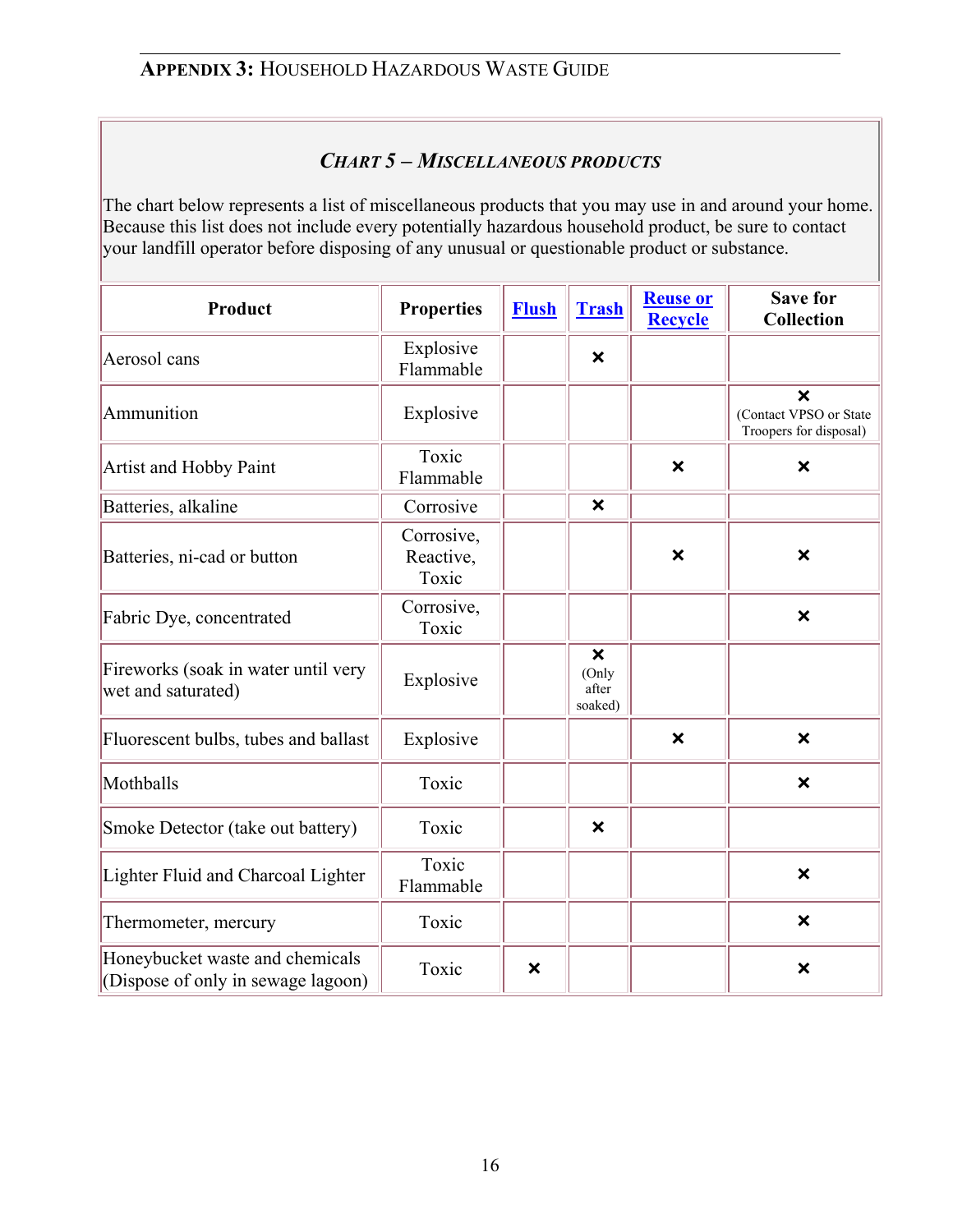## **METHODS FOR SAFELY HANDLING HOUSEHOLD HAZARDOUS WASTE**

In most cases, the best thing to do with a leftover household product is to use it all according to the label directions or find someone who will use it. *Banned or restricted pesticides, old medicines and products whose safety instructions are no longer readable should not be used or shared.* For many household hazardous products there may be no way to safely dispose of them in your community. These products must be stored safely until your community holds a household hazardous waste collection day or sets up a collection area for these types of waste.

> *How to Safely Package and Transport Household Hazardous Waste to a Collection Site or Facility*

When transporting household hazardous waste to a collection site or facility, it is important to remember that these are hazardous wastes. There are no regulations governing how people should transport household hazardous waste, but you can take precautions to prevent accidents from occurring on your way to the collection site.

#### **Materials Needed**

- Protective gloves, such as nitrile or chemical-resistant gloves
- Cardboard boxes or other suitable containers for transporting bottles and cans

### **Safety Precautions**

- Wear protective gloves when handling household hazardous wastes
- Do not bring children or pets with you to the collection site

### **Safety Procedures**

- 1. Keep products in their original containers. **Do not mix products.**
- 2. Label materials that are not in their original containers. Every effort should be made to identify what is in each container. If you do not know a specific product name, identify it by product category, such as cleaning product or automotive product.
- 3. Check all containers. Make sure lids are tightly sealed.
- 4. If a container is leaking, this container should be placed within a larger, plastic container with a tight-fitting lid. A nonflammable absorbent, such as clay-based kitty litter, should be packed around the product to absorb any possible leaks. Label the outside container with the name of the contents and the date it was packed.
- 5. Place products upright in a cardboard box and secure them so that they do not tip over when hauling them to the collection site.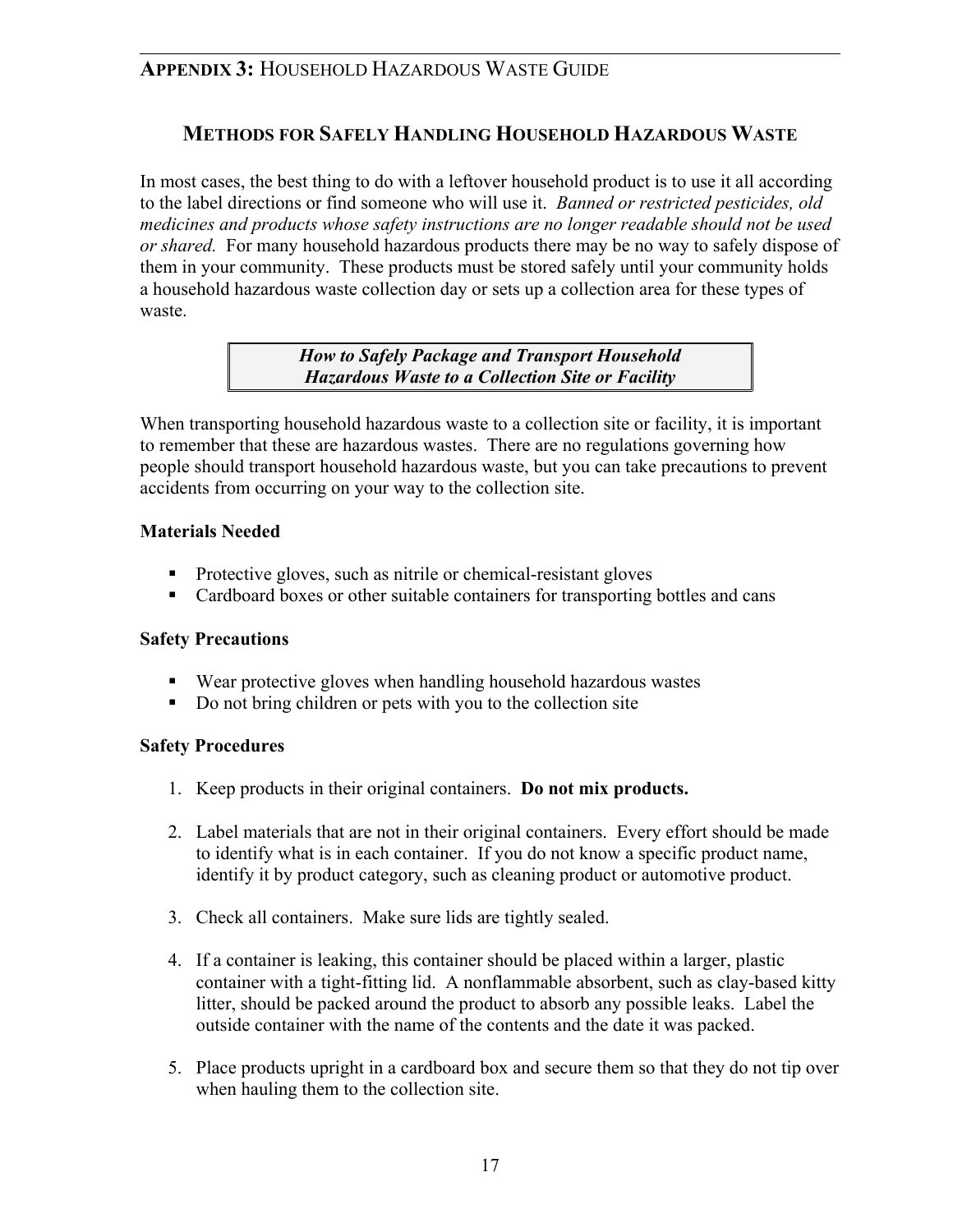- 6. Transport products in the back of a pickup truck or in a trailer or sled. Do not smoke while transporting hazardous materials.
- 7. Keep flammables out of direct sunlight and away from sources of heat, spark, flame, or ignition.

*How to Safely Secure and Store Household Hazardous Waste for Hazardous Waste Collection* 

Some types and quantities of household hazardous products have no proper disposal options available so they must be saved for a household hazardous waste collection or taken to a disposal site/facility for proper disposal. In order to protect health and environment, safe and proper storage of household hazardous waste is essential.

**A word of caution:** *Storing household hazardous waste may cause harm to human health and the environment if the waste is not handled and stored properly! It is very important that all household hazardous wastes be properly stored until it can be properly disposed of a hazardous waste disposal site in your community or transported out of your community for proper disposal at facility equipped to handle and dispose of hazardous waste.* 

### **Materials Needed**

The following materials are needed if the product container is in a rusting metal or breakable container:

- Protective gloves, such as nitrile or chemical-resistant gloves
- A large, plastic container with a tight-fitting lid
- A non-flammable absorbent, such as clay-based cat box litter. *Do no use flammable material such as newspapers or rags for packing. If they are packed too tight into a container it may lead to spontaneous combustion (fire).*

### **Procedures**

- 1. Protect the product's label. Store substances in their original containers. If an item is not in its original container, clearly label the current container with the product's name, the date, and the words **DANGER** and **DO NOT OPEN.** If the item is unknown, clearly label the container with the current date and the words **UNKNOWN SUBSTANCE, DANGER** and **DO NOT OPEN.**
- 2. If the product is in a rusting metal or a breakable container, this container should be placed within a larger, plastic container with a tight-fitting lid.
- 3. A nonflammable absorbent, such as clay-based kitty litter, should be packed around the product container to absorb any possible leaks.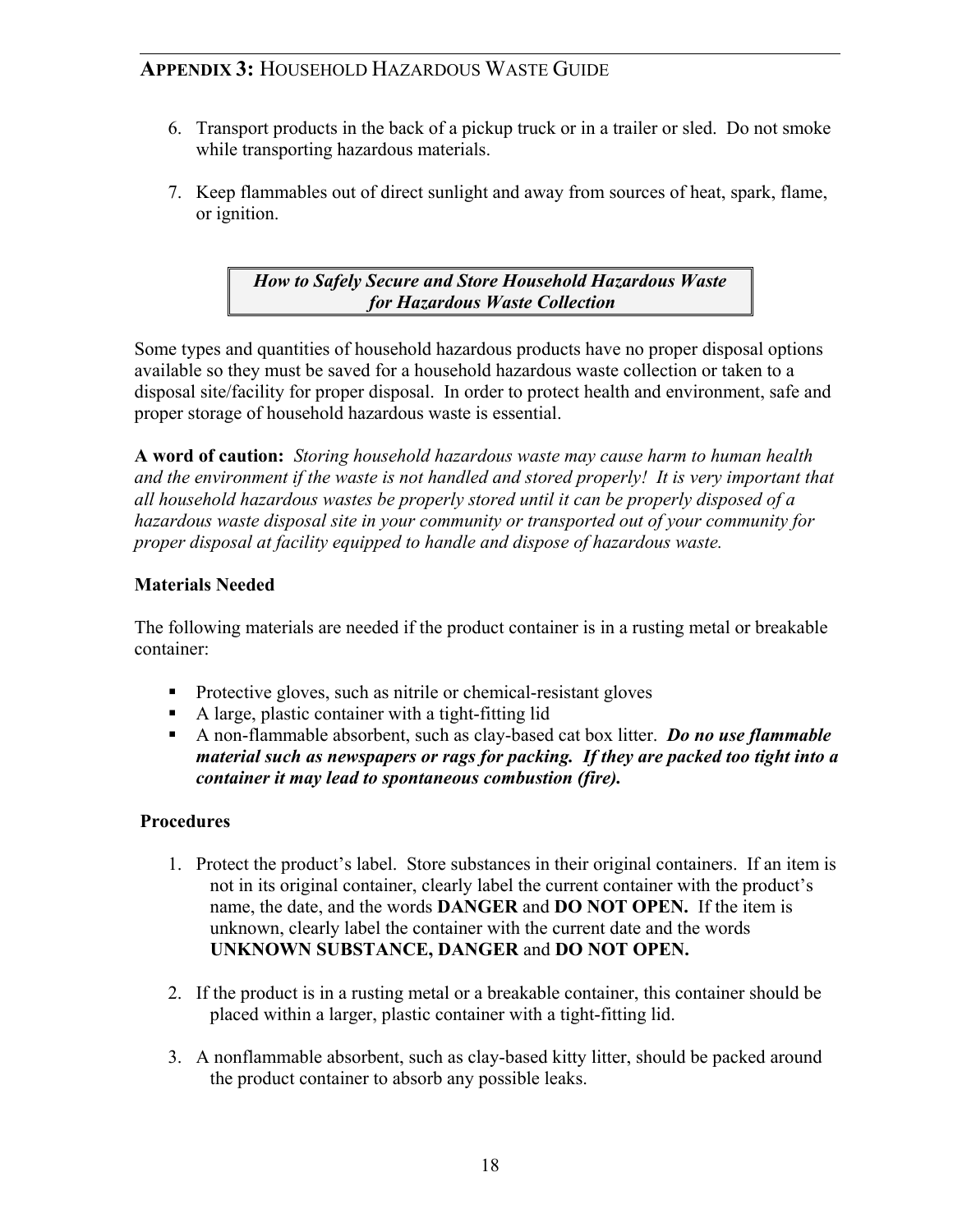- 4. Clearly label the outside container with the contents and date. Write the words **DANGER** and **DO NOT OPEN** on the outside container.
- 5. If the product is flammable, store it away from all sources of heat, spark, flame, or ignition. Remember these sources include water heaters, electrical appliances, light switches, pilot lights, wood and kerosene heaters, furnaces, engines and motors.
- 6. Store the container out of the reach of children and animals in a separate locked cabinet or other secure storage container or structure, such as a locked shed or fish tote.

*How to Store and Recondition Gasoline for Reuse* 

Gasoline is one of the most dangerous substances found around the home. Yet, in rural communities it is one of the most common household hazardous wastes being stored in homes, sheds, arctic entries, and yards. All too often people forget it is highly flammable and extremely toxic. *Never pour gasoline down the drain, on the ground, in the sewage lagoon, or in the garbage.* Improper disposal of gasoline is a health and safety hazard, and threatens the environment.

As gasoline ages or sits outdoors, it tends to lose some of its desired ignition properties over time. Old gasoline used a full strength may account for sluggish behavior or temporary failure of any engine. Gasoline stored for long periods of time may become contaminated with dust particles, dirt, or water. It may also under a minor chemical change becoming "gummed up" or forming "varnish." Old or contaminated gasoline can be reconditioned for use by following these procedures.

**A word of caution:** *Reconditioning gas may cause harm to human health and the environment if the described procedures are not followed very carefully.*

Reconditioning old gasoline is a good way to dispose of and recycle gasoline that may otherwise have been dump in the landfill or on the ground.

### **Materials Needed**

- Protective gloves, such as nitrile or chemical-resistant gloves
- Protective eye goggles
- Thin cloth (cheesecloth) or paper coffee filter
- Safety-approved gasoline container

### **Safety Precautions**

- Gasoline is highly flammable and toxic. Use extreme caution when handling.
- Recondition gasoline in a well-ventilated area to avoid breathing in fumes and vapors. If you can smell it, you are breathing in gasoline vapors and should increase ventilation.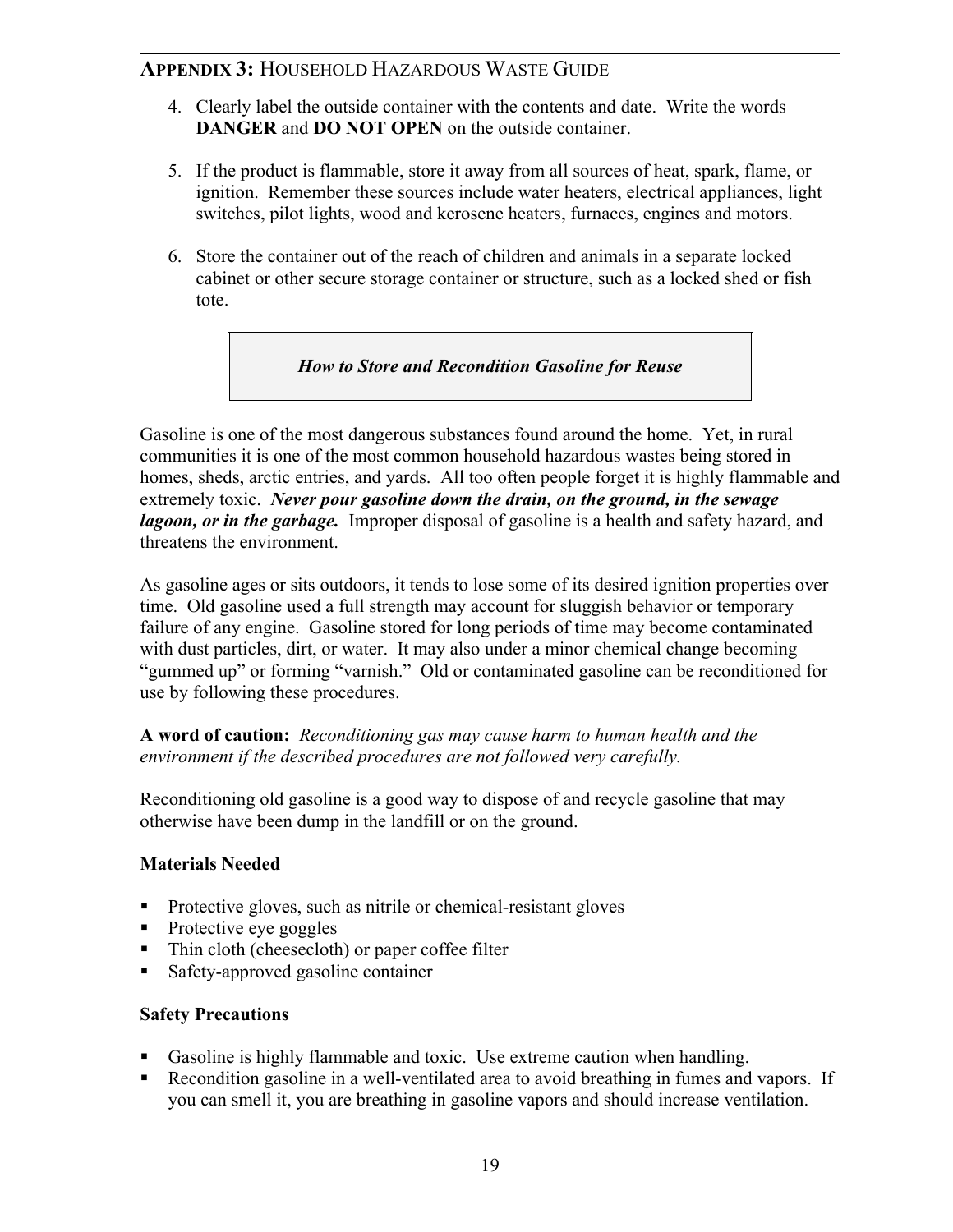- Recondition gasoline in an area away from sources of heat, spark, flame, or ignition. The area should not be accessible to children or animals.
- Do not smoke or drink alcoholic beverages while working with gasoline.

#### **Procedures to Recondition Old Gasoline**

- 1. Filter gasoline into a safety-approved container through two layers of thin cloth or a coffee filter to remove any solids, dirt or other material that shouldn't be in the gasoline. The cloth or paper can be dried outside, away from your house and sources of heat, spark, flame, or ignition. It can then be disposed of with your trash that goes to the landfill.
- 2. Use the filtered gasoline by mixing with new gasoline at a 1:5 ratio (1 part reconditioned gasoline to 5 parts new gasoline).
- 3. An octane booster may also be added to the mixed gasoline to restore volatility. Octane booster can be bought a gas station or auto supply store.
- 4. Use the reconditioned gasoline as soon as possible.
- 5. Store any unused mixed gasoline in a safety-approved gas container in a shed or place away from children or heat sources.

#### **Procedures to Recondition Gasoline Contaminated with Water**

- 1. Water will sink to the bottom of the container. Use a mechanical siphon or pour as much gasoline as possible off the top, leaving water in the bottom of the container. The remaining water may be allowed to evaporate outside, away from your house, sources of heat, or areas that children can reach.
- 2. Gasohol (10% ethyl alcohol) or isopropanol (a fuel dryer) may be mixed in with the gasoline to break up small amounts of water. This prevents large quantities of water from entering an engine all at once. Follow directions for mixing found on the product label.
- 3. Use the filtered gasoline by mixing it with new gasoline at a 1:5 ratio (1 part reconditioned gasoline to 5 parts new gasoline).
- 4. Use the reconditioned gasoline as soon as possible.
- 5. Store any unused mixed gasoline in a safety-approved gas container in a shed or place away from children or heat sources.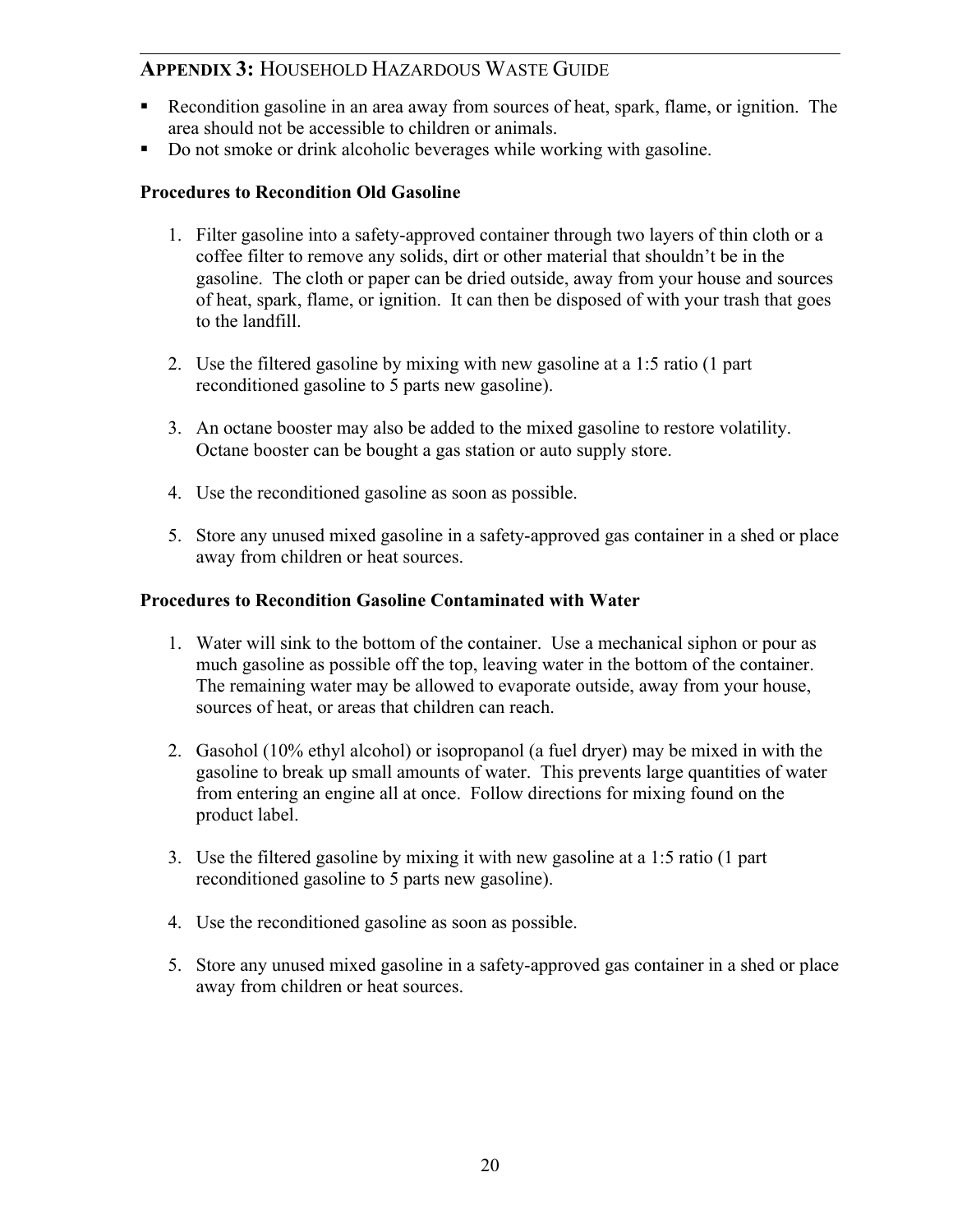Many people look for ways to reduce the amount and toxicity of common household products used for cleaning. This can be done, in some cases, by using alternative methods or products without hazardous chemicals or ingredients. Although the suggested mixtures have less hazardous ingredients than many commercial cleaners, they should be used and stored with similar care.

- $\boxtimes$  **DO NOT** mix anything with a commercial cleaning agent.
- $\triangledown$  If you do store a homemade mixture, make sure it is properly labeled and do not store it in a container that could be mistaken for food or beverage or reached by young children.
- $\boxtimes$  When making alternative products, mix only what you need for the job at hand and mix them in clean, reusable containers. This avoids waste and the need to store any cleaning mixture.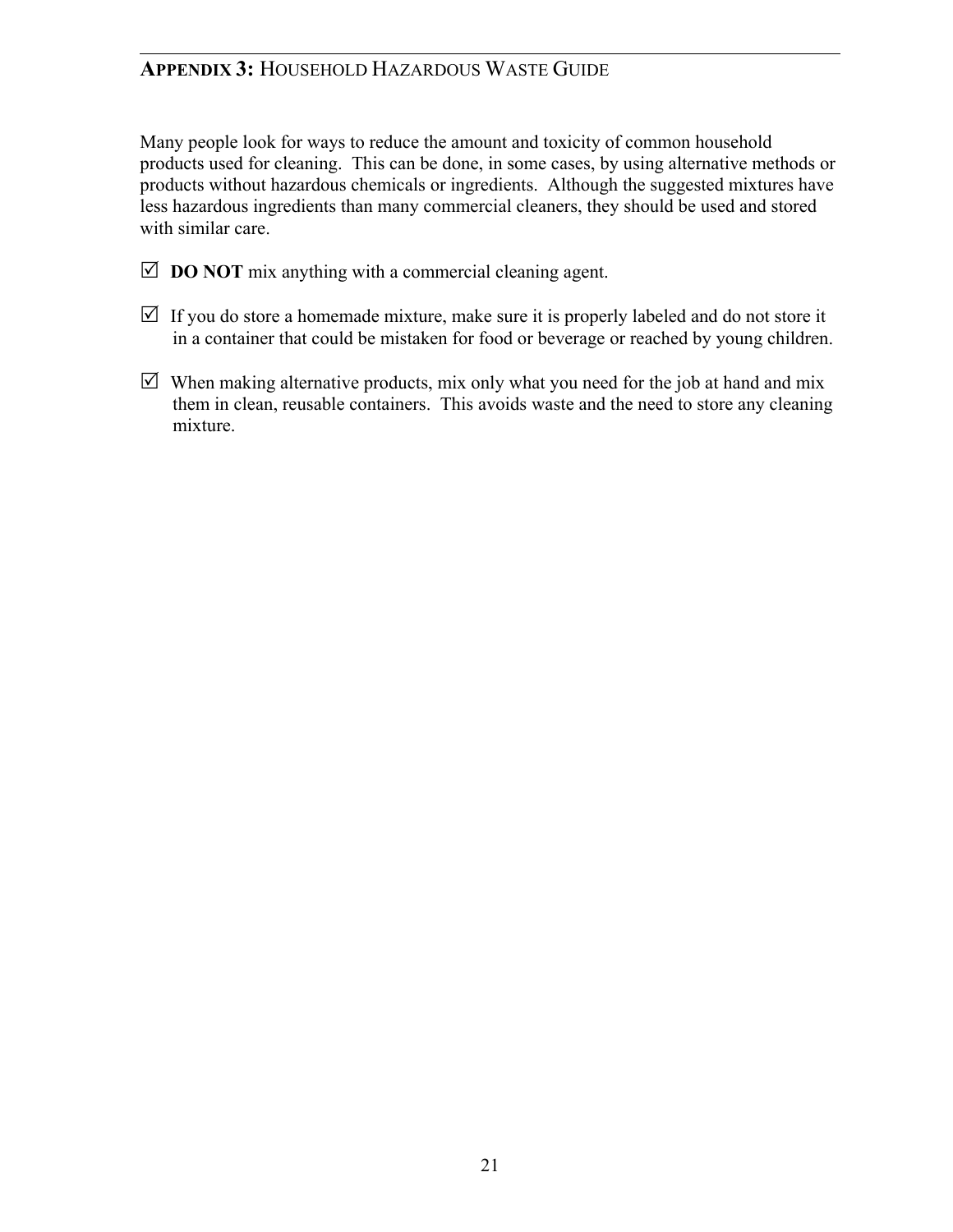| Product                 | <b>Alternative</b>                                                                           |  |  |  |  |  |  |
|-------------------------|----------------------------------------------------------------------------------------------|--|--|--|--|--|--|
| <b>All-purpose</b>      | Baking Soda. Dissolve 4 tablespoons baking soda in 1-quart warm                              |  |  |  |  |  |  |
| <b>Cleaner</b>          | water for a cleaning solution our use baking soda sprinkled on a damp                        |  |  |  |  |  |  |
|                         | sponge. Baking soda will clean all kitchen and bathroom surfaces.                            |  |  |  |  |  |  |
| <b>Drain Cleaner</b>    | Prevention. To avoid clogging drains, use a strainer to trap food and                        |  |  |  |  |  |  |
|                         | hair, collect grease in cans instead of pouring it down the drain. Pour a                    |  |  |  |  |  |  |
|                         | kettle of boiling water down the drain weekly to melt grease that may                        |  |  |  |  |  |  |
|                         | be building up in the drain.                                                                 |  |  |  |  |  |  |
|                         | <b>Baking Soda and Vinegar.</b> Put $\frac{1}{2}$ cup baking soda and then $\frac{1}{2}$ cup |  |  |  |  |  |  |
|                         | white vinegar down the drain and cover the drain. Let set for a few                          |  |  |  |  |  |  |
|                         | minutes, and then pour a kettle of boiling water down the drain to flush                     |  |  |  |  |  |  |
|                         | it.                                                                                          |  |  |  |  |  |  |
|                         | <b>Plumber's Snake or Plunger.</b> Use either tool to help unclog sink                       |  |  |  |  |  |  |
|                         | drains and toilets.                                                                          |  |  |  |  |  |  |
| <b>Furniture Polish</b> | Oil and Lemon Juice. Mix 2 parts mineral oil or vegetable oil and 1                          |  |  |  |  |  |  |
|                         | part lemon juice. Apply and polish with a soft cloth.                                        |  |  |  |  |  |  |
| <b>Lime and Mineral</b> | Vinegar. Hard lime deposits around faucets can be softened for easy                          |  |  |  |  |  |  |
| <b>Deposit Remover</b>  | removal by covering the deposits with vinegar-soaked rags or paper                           |  |  |  |  |  |  |
|                         | towels. Leave rags or paper towels on for about 1 hour before cleaning.                      |  |  |  |  |  |  |
|                         | Cleans and shines chrome.                                                                    |  |  |  |  |  |  |
| <b>Metal</b>            | Crème of Tartar. To remove stains and discoloration from aluminum                            |  |  |  |  |  |  |
| <b>Cleaner/Polish</b>   | cookware, fill cookware with hot water and add 2 tablespoons crème of                        |  |  |  |  |  |  |
|                         | tartar to each quart of water. Bring solution to a boil and simmer 10                        |  |  |  |  |  |  |
|                         | minutes. Wash/dry as usual.                                                                  |  |  |  |  |  |  |
|                         | <b>Worcestershire Sauce.</b> Clean and polish brass to a shine with a soft                   |  |  |  |  |  |  |
|                         | cloth dampened with Worcestershire sauce.                                                    |  |  |  |  |  |  |
| <b>Oven Cleaner</b>     | <b>Prevention.</b> Line bottom of oven with tin foil.                                        |  |  |  |  |  |  |
|                         | Baking Soda or Salt. Clean spills as soon as the over cools using steel                      |  |  |  |  |  |  |
|                         | wool and baking soda. For tough stains, add salt (do not use this                            |  |  |  |  |  |  |
|                         | method on self-cleaning or continuous cleaning ovens).                                       |  |  |  |  |  |  |
| <b>Glass Cleaner</b>    | Vinegar or Lemon Juice. Mix 1 tablespoon of vinegar or lemon juice                           |  |  |  |  |  |  |
|                         | in 1 quart of water. Spray on and use newspaper to wipe dry.                                 |  |  |  |  |  |  |
| <b>Toilet Bowl</b>      | <b>Baking Soda or Vinegar.</b> Use a toilet brush and baking soda or                         |  |  |  |  |  |  |
| Cleaner                 | vinegar. This will clean but not disinfect.                                                  |  |  |  |  |  |  |
| <b>Rug Deodorizer</b>   | Baking Soda. Deodorize carpets by sprinkling with baking soda. Wait                          |  |  |  |  |  |  |
|                         | at least 15 minutes and vacuum. Repeat if necessary.                                         |  |  |  |  |  |  |
| <b>Spot Remover</b>     | Club Soda. Rinse or sponge blood and chocolate stains immediately                            |  |  |  |  |  |  |
|                         | with club soda. Repeat as necessary. Wash as usual.                                          |  |  |  |  |  |  |
|                         | Crème of Tartar and Lemon Juice. To remove ink stains, put crème                             |  |  |  |  |  |  |
|                         | of tartar on the stain and squeeze a few drops of lemon juice over it.                       |  |  |  |  |  |  |
|                         | Rub into the stain for a minute, brush off the powder, and sponge with                       |  |  |  |  |  |  |
|                         | warm water or wash as usual.                                                                 |  |  |  |  |  |  |

### *HOUSEHOLD CLEANERS AND ALTERNATIVES*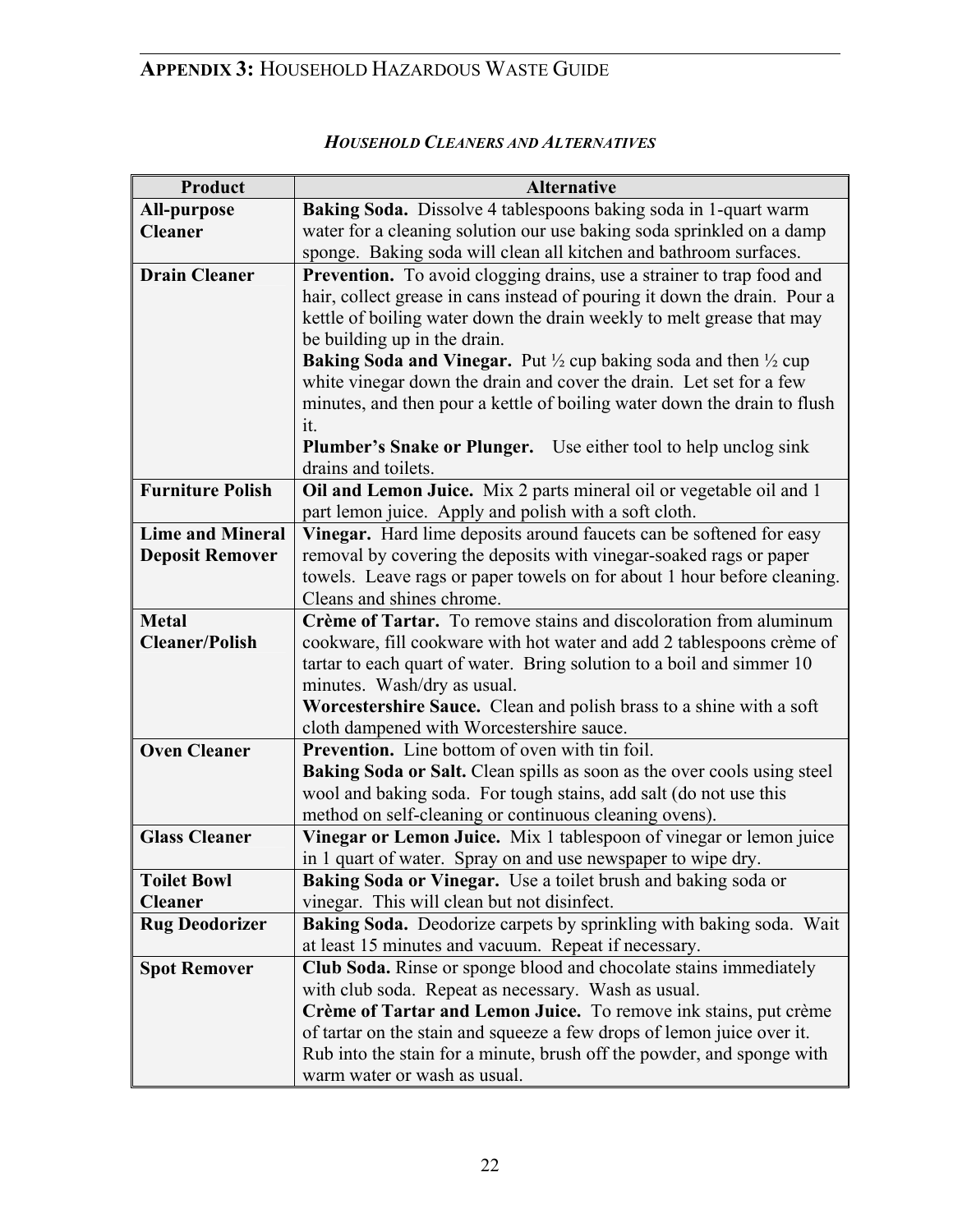## **IDENTIFYING HAZARDOUS WASTE AROUND YOUR HOUSE**

The following checklist will help you become more familiar with household hazardous wastes. Use these questions as a guide to reduce unnecessary purchases of hazardous products.

- If Is the product flammable? Is it corrosive? Is it poisonous?
- **Can you use up the total quantity?**
- **Can the product be safely disposed of? Not all can.**

If you are uncertain about a product you want to use, ask for a Material Safety Data Sheet (MSDS) on the product. Federal law requires manufacturers to provide these forms, which describe hazards associated with a specific product. This information must be given to any one requesting the information.

### **HANDLING HAZARDOUS MATERIALS AND HAZARDOUS WASTES**

Most hazardous materials can be safely handled without adverse effects, provided adequate protective measures are taken.

- Wear the proper personal protective equipment, including glasses or goggles to protect your eyes from splashes or noxious fumes.
- Use rubber gloves, rubber boots and coveralls to prevent skin contamination.
- A respirator or dust mask may be needed to protect against respiratory system contamination. Work in well ventilated areas.
- Always read the product label carefully and completely.
- **Never mix chemicals together.**
- Keep products tightly sealed, away from children, and in their original containers.

### **REDUCING HOUSEHOLD HAZARDOUS WASTES**

The best way to reduce the volume of wastes you generate is to *buy only the amount you need.* The big size may seem cheaper, but often you are left with an unwanted, unused product and a disposal problem. Reducing your reliance on chemical products now will help ensure a cleaner environment for your children and generations to come.

- Do not overuse chemical products; twice the amount does not mean twice the result.
- Avoid using spray cans if possible. Most spray can products (which are often expensive, flammable and sometimes affect the atmosphere) are available in some other packaging.
- **Substitute less toxic or non-toxic products when available. Vinegar and baking soda make** excellent substitutes for drain openers and commercial cleaning products.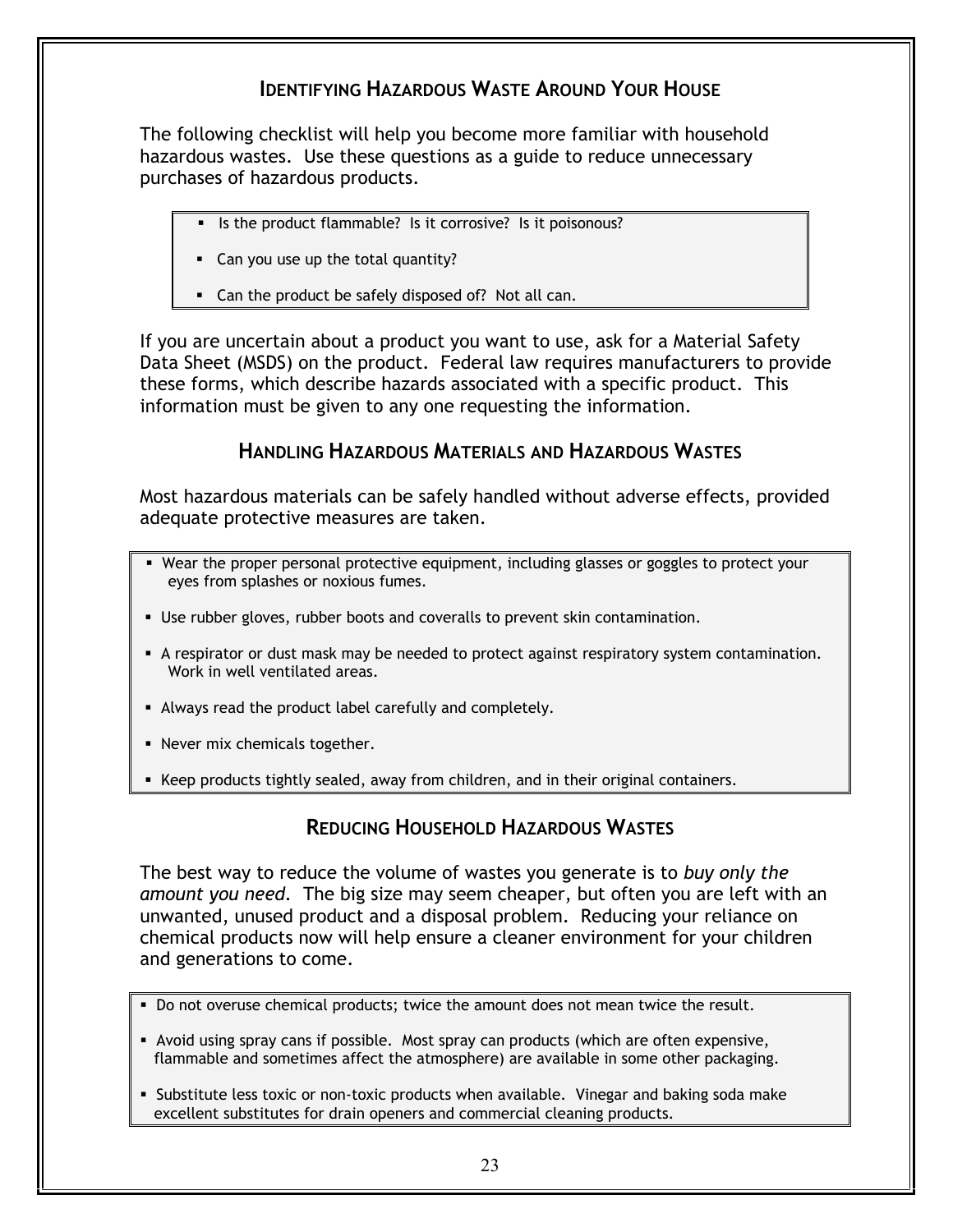

## **WHAT IS A HOUSEHOLD HAZARDOUS MATERIAL?**



**Read the label…** If the product that you're using has any of the following characteristics, it is a hazardous material:

[ *Corrosive:* A substance that can "eat away at" storage containers or damage or burn human skin if it is touched. Examples of products with corrosive ingredients include:



 Ammonia-based cleaner (i.e., Parson's) Abrasive Cleaners (i.e., Ajax, Comet) Car, boat & four-wheeler batteries (wet cell) Oven & toilet bowl cleaners (i.e., Easy Off, Vanish)

[*Flammable:* A substance that catches fire easily. They evaporate quickly and explode easily. Examples of products with flammable ingredients include:



 Nail polish remover and hairspray Paint remover, paint thinner, varnish Gas, diesel fuel, and motor oil Enamel and oil-based paints

[*Toxic:* A substance that is poisonous and potentially harmful to human health. It can enter your body through your mouth or if you breathe it or it gets onto your skin. It can cause death if swallowed. Harms or kills fish and wildlife. Examples of products that contain toxic ingredients are:



 Mice or rat poison (i.e., D-Con) Anti-freeze and used motor oil (i.e., Prestone, Heet) Furniture polish Oven and drain cleaners (i.e., Drano, Easy Off)

[*Reactive:* A substance that can react with air, water, or other substances to cause rapid heating or explosions. Examples of products with reactive ingredients include:



 Ammunition Welding materials Ammonia Liquid or powdered bleach (i.e., Clorox)

**Question: If you have two good cleaners, can you mix them together and make one GREAT cleaner? NO!!!**